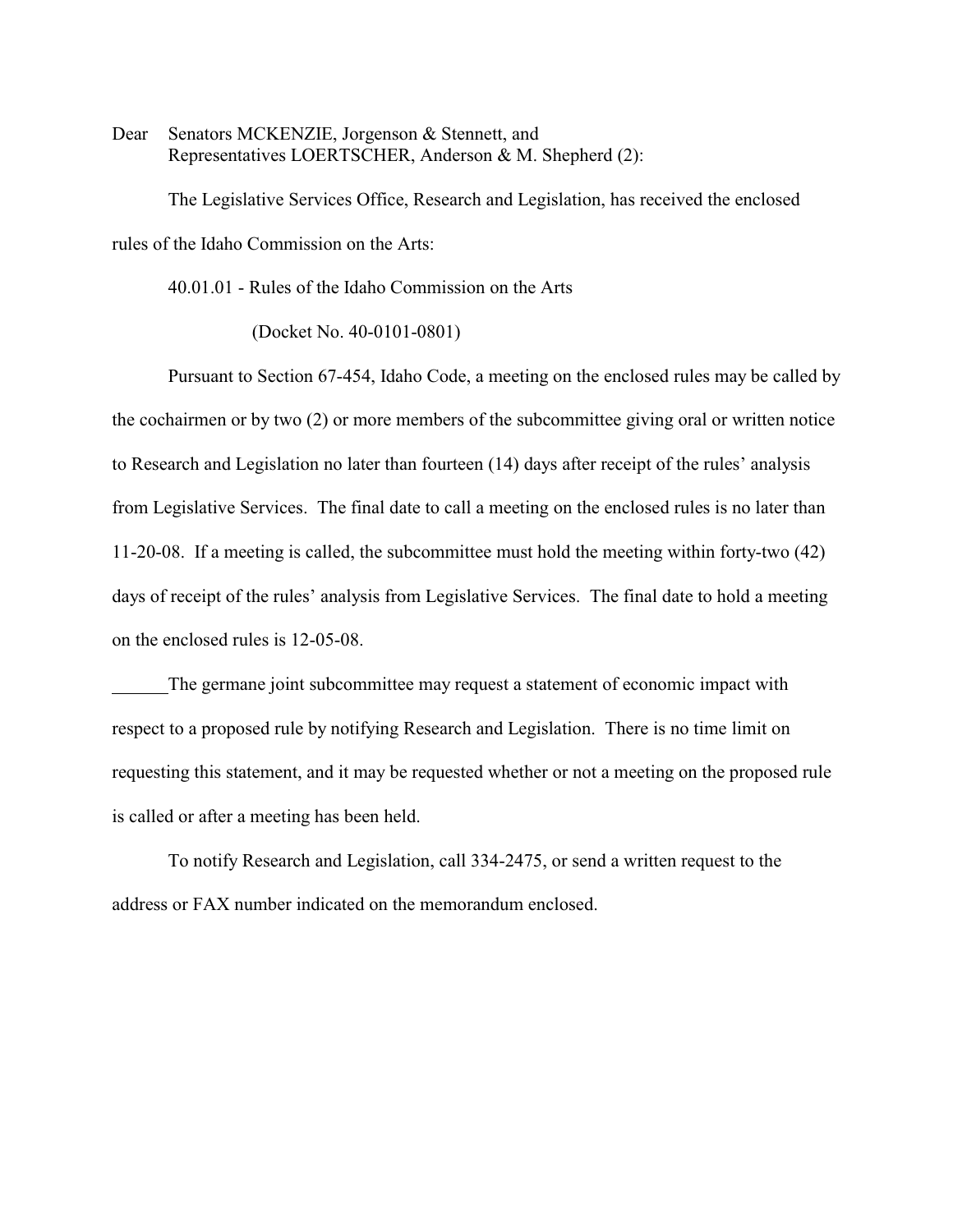### **MEMORANDUM**

| TO:             | Rules Review Subcommittee of the Senate State Affairs Committee and the<br>House State Affairs Committee                                        |
|-----------------|-------------------------------------------------------------------------------------------------------------------------------------------------|
| <b>FROM:</b>    | Research & Legislation Staff - Paige Alan Parker                                                                                                |
| DATE:           | October 31, 2008                                                                                                                                |
| <b>SUBJECT:</b> | Idaho Commission on the Arts - IDAPA 40.01.01 - Rules of the Idaho<br>Commission on the Arts (Docket No. 40-0101-0801) (Temporary and Proposed) |

The Idaho Commission on the Arts (hereinafter "Commission") submits a temporary and proposed rule, Docket Number 40-0101-0801, (hereafter "temporary and proposed rule") amending IDAPA chapter 40.01.01, on Rules of the Idaho Commission on the Arts. The Governor's justification for the temporary rule is to clarify the grant application process to assure that constituents are able to apply for grants. The temporary rule is to go into effect on January 1, 2009.

**The Governor's justification for the temporary rule advanced by the Commission is not one of the justifications for temporary rules listed under section 67-5226(1), Idaho Code. Failure to cite one of the statutory justifications calls the legality of the temporary rule into question.**

According to the Commission, the temporary and proposed rule is authorized by section 67-5605, Idaho Code. Chapter 56, title 67, Idaho Code, is the chapter on the Commission on the Arts. Section 67-5605, Idaho Code, sets forth the duties of the Commission, including the establishment of such rules in compliance with the Administrative Procedure Act as may be necessary to discharge its duties.

The Commission states that the temporary and proposed rule broadens the eligibility for grants to all groups eligible under the National Endowment for the Arts grants and lessens the administrative burdens on grant applicants and recipients.

According to the Commission, no increased fee or charge is imposed by the temporary and proposed rule. The Commission also states that there is no anticipated impact to the general fund greater than \$10,000 during the fiscal year as a result of the temporary and proposed rule.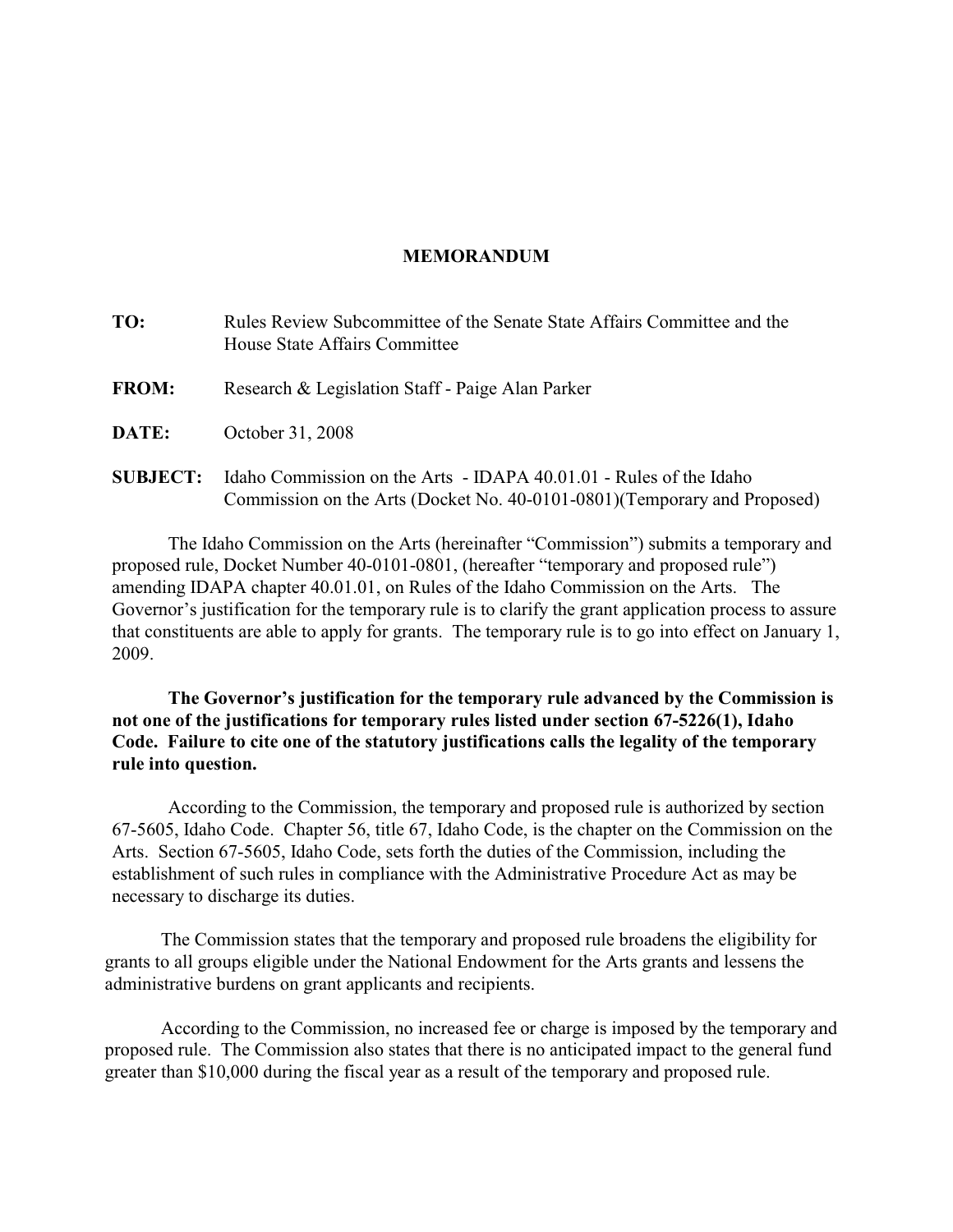According to the Department, negotiated rulemaking was not conducted because of the need for temporary rulemaking. Public hearings will be scheduled, if requested in writing by 25 persons, a political subdivision or an agency, not later than October 15, 2008. All written comments must be delivered to the Commission on or before October 22, 2008.

# **ANALYSIS**

# **A. Program Guidelines.**

This temporary and proposed rule docket represents a significant overhaul of the Commission's rule.

The temporary and proposed rule deletes detailed requirements for slide, videotape, audiotape, compact disk and manuscript work samples. Instead, the temporary and proposed rule provides that the requirements for work samples are to be defined in the program guidelines. Section 203.04.c. "Program guidelines," a newly defined term in the temporary and proposed rule, means "the application and review criteria for a program published by the Commission for each grant or award period." Section 100.13.

A major focus of the proposed and temporary rule is the movement of the point-based criteria for evaluating the Commission's numerous programs, including the detailed descriptions of those criteria, from the rule to the new "program guidelines." The temporary and proposed rule follows this practice with regard to:

- QuickFund\$ ("grants to support new or exemplary arts projects, activities, or professional development for individuals working in all disciplines and for the profession growth of arts administrators"), deleting the points awarded to QuickFund\$ applicants based on artistic quality, feasibility and artistic growth criteria, as described in the existing rule, and providing, instead, that QuickFund\$ applications will be evaluated pursuant to these criteria (augmented by the "opportunity for artistic growth from the activity or project" criteria) and perhaps other criteria as published in the program guidelines. Section 301.
- Fellowships ("fellowships recognize the outstanding work and artistic excellence of Idaho artists"), deleting points awarded to fellowship applicants based on artistic excellence and professional history, as described in the existing rule, and providing, instead, that fellowship applications will be evaluated pursuant to these (and perhaps other) criteria as published in the program guidelines. Section 302.
- Writer In Residence Program ("the highest recognition of achievements in literature and the largest financial award accorded an Idaho Writer by the state of Idaho"), deleting points awarded to program applicants based on literary excellence, past work and contributions to literature, and effectiveness of oral reading, as described in the existing rule, and providing, instead, that applications will be evaluated pursuant to these and perhaps other criteria as published in the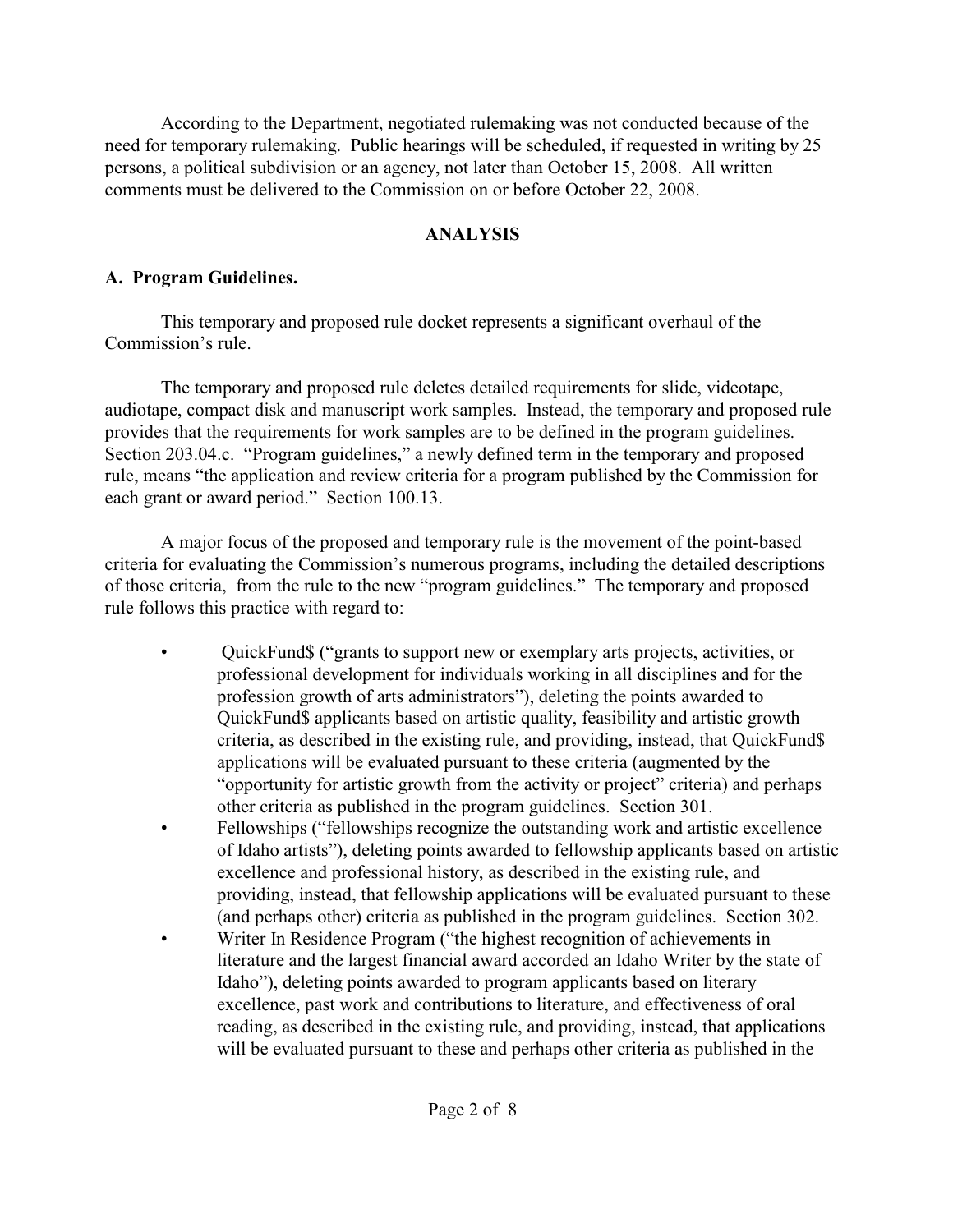program guidelines. Section 303.

- Traditional Arts Apprenticeship Program ("a learning partnership between a master and an apprentice"), deleting points awarded to program applicants based on quality, community and feasibility, as described in the existing rule, and providing, instead, that program applications will be evaluated pursuant to these and perhaps other criteria as published in the program guidelines. Section 304.
- QuickFund\$ for Organizations Program ("timely assistance to arts organizations for professional advice or training, pilot arts projects, projects essential to the initial growth of an organization, or new programs"), deleting points awarded to program applicants based on artistic quality, management and community involvement and access, as described in the existing rule, and providing, instead, that program applications will be evaluated pursuant to these and perhaps other criteria, including the general criteria under section 400.03, as published in the program guidelines. Section 401.03. Section 400.03 includes the criteria of maintaining a permanent exhibition facility that is open to the public, demonstrating excellent management and security practices and maintaining an ongoing exhibition program or a permanent collection.
- Cultural Facilities and Public Art Grants [formerly, Cultural Facilities Grant Program] ("encourage local, public, and private support for feasibility studies, renovation or construction of performance, exhibition or artist spaces, purchases of equipment and fixtures for such spaces, and public arts projects"), deleting points awarded to grant applicants based on planning and management, as described in the existing rule, and providing, instead, that grant applications will be evaluated pursuant to these and perhaps other criteria, including the general criteria under section 400.03, as published in the program guidelines. Section 402.03
- Public Programs in the Arts Grants [formerly, the General Operating Support Grant] ("support public arts programs of Idaho's established arts organizations by assisting the organizations in program planning and business stabilization"), deleting points awarded to grant applicants based on artistic quality, management and community involvement and access, as described in the existing rule, and providing, instead, that grant applications will be evaluated pursuant to these and perhaps other criteria, including the general criteria under section 400.03, as published in the program guidelines.
- Entry Track Grants [formerly, Project Support Entry Grants] ("the entry point for Idaho arts organizations that are eligible for Public Programs in the Arts funding and are new to the Idaho Commission on the Arts Programs"), deleting points awarded to grant applicants based on artistic quality, management and community involvement and access, as described in the existing rule, and providing, instead, that grant applications will be evaluated pursuant to these and perhaps other) criteria, including the general criteria under section 400.03, as published in the program guidelines.
- QuickFund\$ Teacher Incentive Grants ("support to teachers for activities that enliven or improve arts learning in the classroom"), deleting points awarded to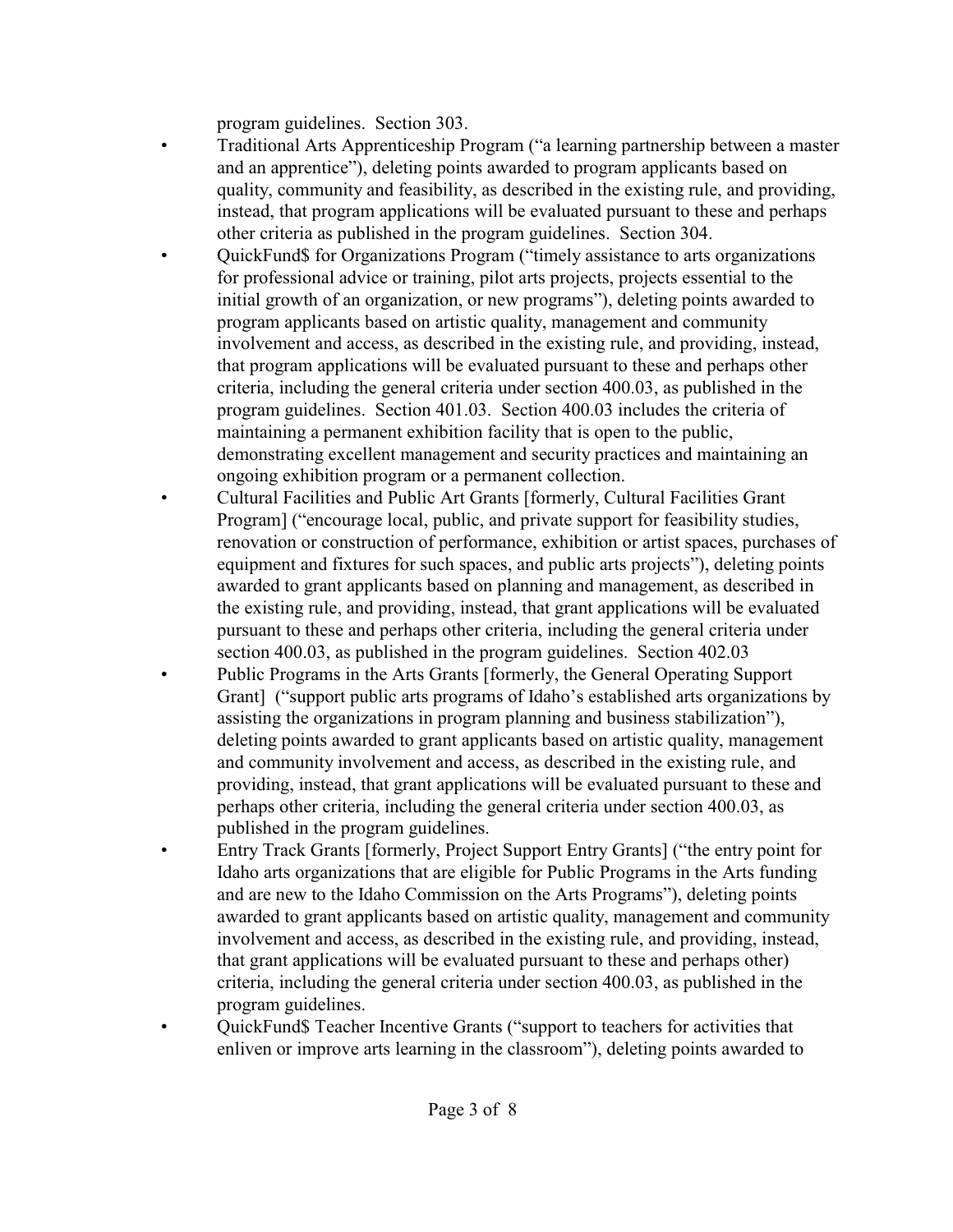program applicants based on artistic and individual quality, feasibility, and professional and artistic growth, as described in the existing rule, and providing, instead, that program applications will be evaluated pursuant to these ("professional and artistic growth" has been reduced to "artistic growth") and perhaps other criteria as published in the program guidelines. Section 502.04.a.

- QuickFund\$ Quick Projects for Education ("support for short-term projects that enliven or improve arts learning as an integral part of the education of Idaho's youth"), deleting points awarded to program applicants based on artistic quality, management, and community involvement and access, as described in the existing rule, and providing, instead, that program applications will be evaluated pursuant to these and perhaps other criteria as published in the program guidelines. Section 502.04.b.
- Arts Education Grants [formerly, Artspowered Learning Grants] ("support teaching and learning opportunities for children and youth, PreK through grade twelve"), deleting points awarded to program applicants based on artistic and educational quality; planning, implementation and evaluation; management; and access and community involvement, as described in the existing rule, and providing, instead, that program applications will be evaluated pursuant to the program guidelines with the published criteria of: artistic and educational merit of the program or activity; project planning; the management capacity of the applicant; community involvement and access to the project; and perhaps other criteria.

**Section 67-5201(19)(b)(iv), Idaho Code, excludes from the definition of "rule" "any written statements given by an agency which pertain to an interpretation of a rule or to the documentation of compliance with a rule." By deleting the work sample requirements from section 203.04.c and the evaluation criteria from sections 301.03, 302.02, 304.02, 401.03, 402.03, 403.02, 404.02, 501.04.a, 501.04.b and 503.01, and, instead, referencing the program guidelines, the Commission is removing these requirements and evaluation criteria from the definition of "rule." Pursuant to section 67-5201(19)(b)(iv), the program guidelines do not fall within the statutory definition of "rule." Work sample requirements and evaluation criteria contained in the program guidelines may be changed without going through the rulemaking process, but do not have the force of law.** 

## **B. Other Changes.**

In addition to the placement of evaluation criteria in the program guidelines, the Commission seeks to make a number of other changes to its rules through this temporary and proposed rule.

The temporary and proposed rule clarifies and expands the applications to be excluded by the Commission to include: private gallery announcements that are primarily promotional or created for mass distribution; costs associated with any professional certification; documentation of previously completed projects; costs for recurring activities or consecutive attendance at annual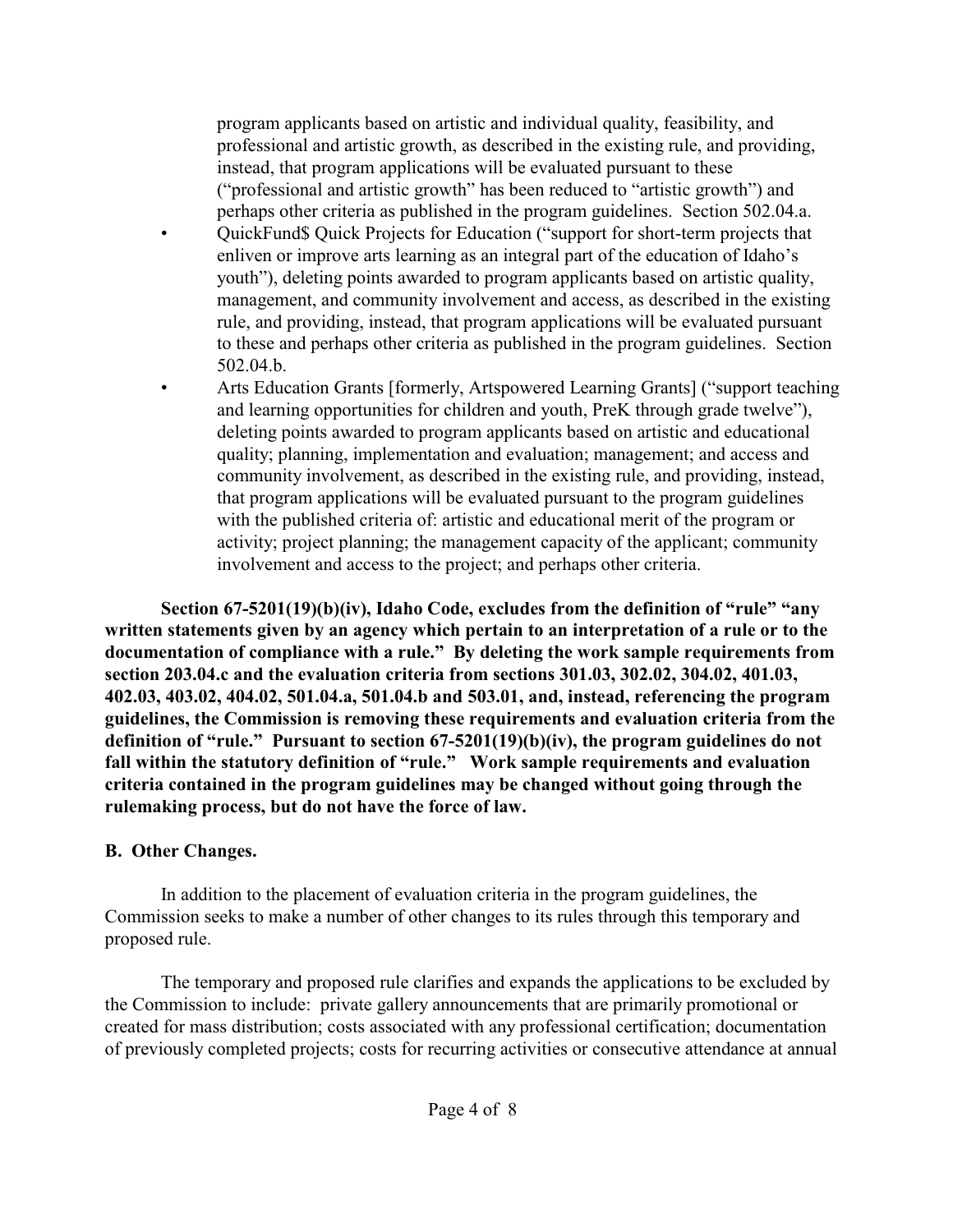activities that are routinely within the budget of the American Folklore Society; and a historical or academic documentary film that does not demonstrate significant artistic emphasis, consideration and distinction. Sections 201.01.f, h, i, l and o.

The temporary and proposed rule clarifies that an applicant who is an individual must be over the age of 18 years before the date of the application. Section 202.02.c.

The rule provides that applications are the property of the Commission upon submission. The temporary and proposed rule deletes the provision requiring the Commission to return work samples at the request of the applicant. Section 203.03. The temporary and proposed rule clarifies that work samples are to be of work that is no more than five years old. Section 203.04.a.

The temporary and proposed rule shortens the time frame for the submission of a final report following the completion of a project or the last day of the final fiscal year of the grant ("award" under the existing rule) from 60 to 30 days. Section 206.

The temporary and proposed rule increases the population size of communities where writer in residence readings may occur from "fewer" to "no more" than 25,000 to 50,000 residents. Section 303.01.

 The temporary and proposed rule provides that in order for a traditional arts apprenticeship applicant under the age of 18 years to be eligible for the program, the artistic traditions are typically (rather than "traditionally" under the existing rule) passed (rather than "taught or passed") down to such persons. Section 304.01.b. The temporary and proposed rule provides that the traditional arts apprenticeship program application includes a description of how the applicant's traditional art relates to the master's and the applicant's shared artistic heritage. Section 304.06. The temporary and proposed rule changes the date the application must be postmarked or hand delivered to the Commission from the last business day of March to the last business day of January. Section 304.07. [Note: the temporary and proposed rule fails to strike "March."]

The temporary and proposed rule clarifies the general "programs supporting organizations" evaluation criteria by specifying that the applications materials are for public programs in the arts. Section 400.02. Deleted as an application criteria for this program is the organization applicant's financial need and access to financial and artistic resources. Existing rule section 400.02.d. The temporary and proposed rule provides that college and university applicants are not eligible for "Public Programs in the Arts" (rather than "General Operating Support") grants. Section 400.04.

The temporary and proposed rule changes the date the application for the QuickFund\$ for organizations program must be postmarked or hand delivered to the Commission from the first to the second Monday of March, June, September or December. Section 401.06.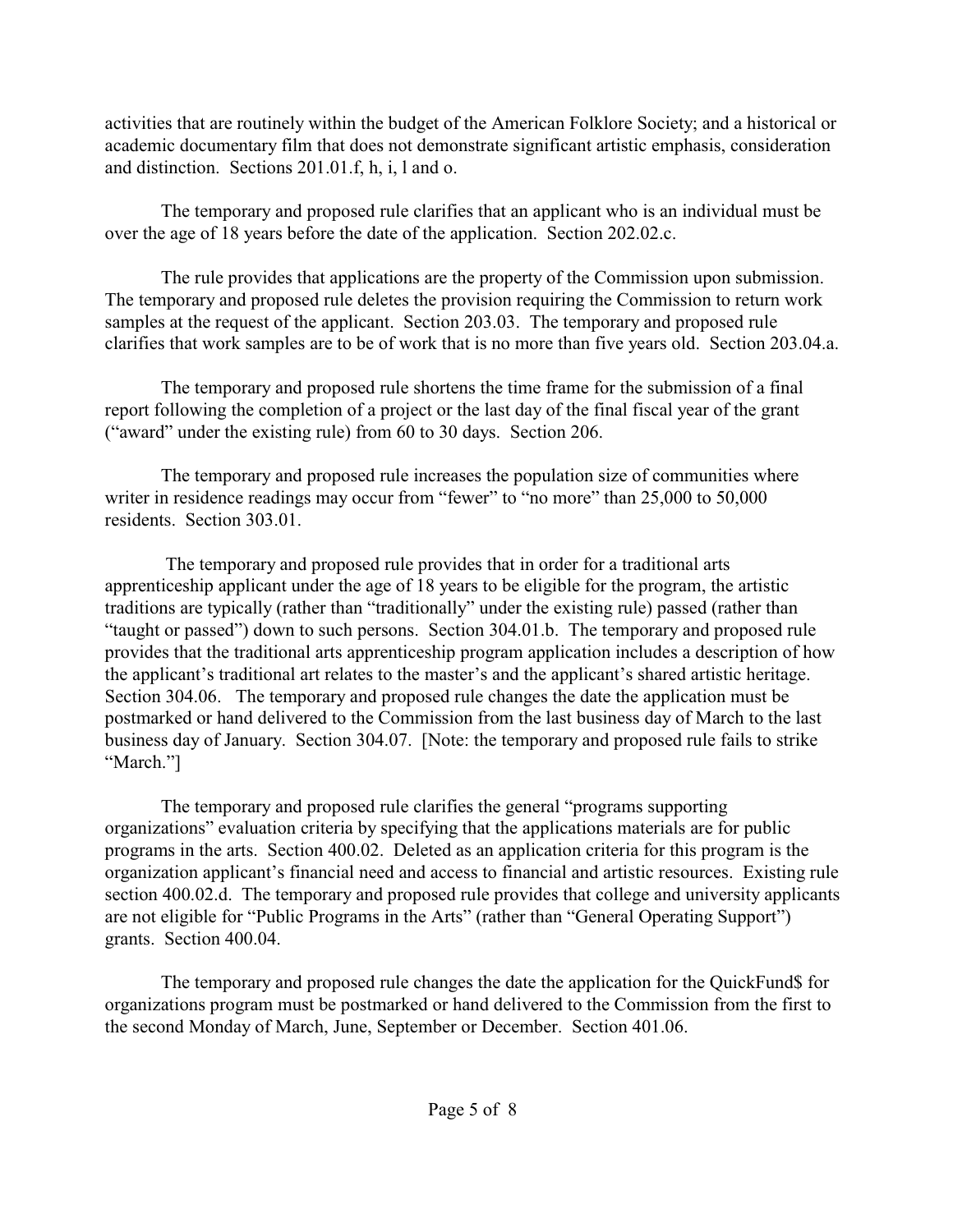The name of the "cultural facilities grant program" has been changed to the "cultural facilities and public art grants program" in the temporary and proposed rule. Section 402.

The name of the "general operating support grants" has been changed to the "public programs in the arts grants" in the temporary and proposed rule. The description of this program has also been changed **from** *stabilizing the financial base* of Idaho's established arts organizations, assisting the organizations in *long-range* planning and *aiding in the expansion of current programs* through *single year or* multi-year grants **to** *supporting public arts programs* by assisting in *program* planning and *business stabilization* through multi-year grants (italic emphasis on the changed terms). Section 403. Under the temporary and proposed rule, applicants no longer need to have operated as a tax-exempt organization for 60 months prior to the application deadline, section 403.01.c, have a "full-time" staff person hold responsibility, section 403.01.d, or employ artists on a regular basis, section 403.01.e. The existing rule's three year, rotating cycle of primarily supported disciplines has been modified by the proposed rule to include "craft" and "design" in the second year and "media" in the third year. Sections 403.04.b and c. The detailed list of items to be submitted in the initial application for this grant (including the most recent fiscal year financial statement, resumes of key individuals, information regarding the current board members, a current long-range plan, an IRS tax determination letter, work samples reflecting prior and on-going projects, potential and confirmed programming events, and supporting information) has been deleted by the temporary and proposed rule. Instead, the temporary and proposed rule requires the applicant to submit an executed award agreement to accept the grant after having been notified of the grant award. Section 403.05.a.

The name of the "project support grants" has been changed to "entry track grants" in the temporary and proposed rule. The purpose of these grants has been changed **from** encouraging "a variety of quality arts activities . . . by supporting specific arts associated projects" that "may be a single event or activity or a season of events or activities" **to** being "the entry point for Idaho arts organizations that are eligible for Public Programs in the Arts funding and are new to the Idaho Commission on the Arts programs" and supporting "the public programs in the arts delivered by university-based arts organizations." Section 404. The temporary and proposed rule provides that current applicants for, or recipients of, a public program in the arts grant are ineligible for this grant and that current recipients of a QuickFund\$ QuickProjects grant for organizations are also ineligible for this grant, replacing the restrictions on applicants and recipients of the general operating support grant. Section 404.01 Deleted by the temporary and proposed rule is the discretion of an applicant to collaborate with one or more organizations on the event or activity when the application controls the use of funding, signs the application and accepts all legal and contractual program obligations. Existing section 404.01.a. The requirement that the grant not exceed one-half of the cost for the event or activity has been removed by the temporary and proposed rule although the recipient is still required to provide cash contributions equaling the grant. Section 404.03.

The name "arts in education artist roster" has been changed to "arts in education directory of teaching artists." Section 501. The application deadline for this online listing has been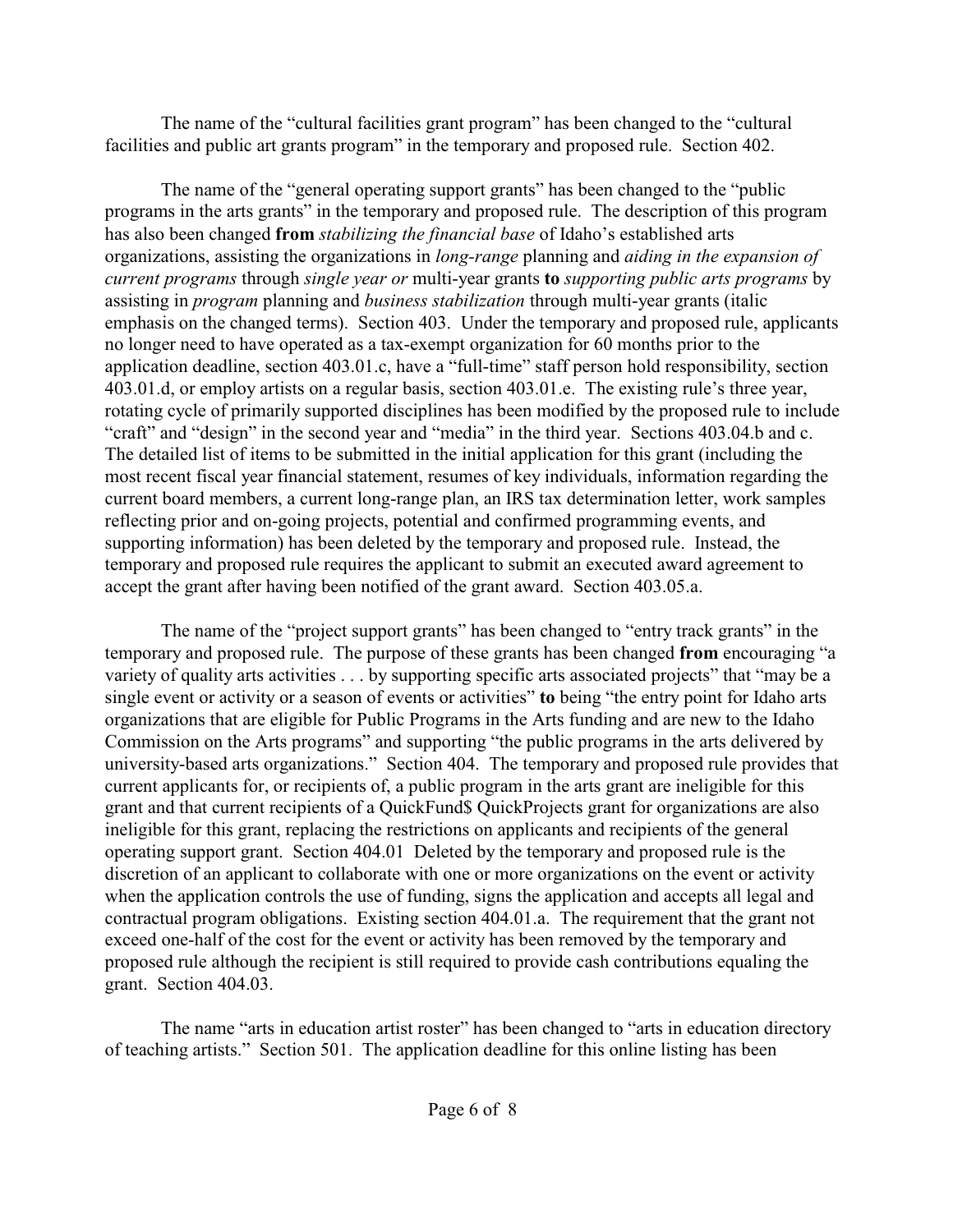changed from the first to the last business day in June, and only in even-numbered years. Section 501.03.

The QuickProjects for education program is "available to art organizations that do not receive public programs in the arts grants or entry track grants in the same fiscal year; schools; units of local, county, or tribal government, [sic] and organizations determined to be tax-exempt by the Internal Revenue Service that provide art services for the general public." [Note: the Commission should review the punctuation of the quoted sentence.] Section 502.04.b. The application deadline for this program has been changed from the first to the second Monday of March, June, September or December. Section 502.07.

The name of the "artspowered learning grants" has been changed to "arts education project grants." The temporary and proposed rule clarifies that the teaching and learning opportunities supported by these grants include children in Pre-K. Under the existing rule, these grants supported artists in residence projects exceeding ten days, school touring of performances or arts exhibitions, the development and implementation of programs and activities to improve teacher practice and student learning in and through the arts, and professional consultancies to assist in the alignment between educational goals of schools and the needs of educators with community-based arts resources. The temporary and proposed rule eliminates those grant purposes. Instead, the grant purposes are to: increase access to arts education for students; foster professional development of artists and educators; increase participation of community members in education; or address specific needs of youth through the arts. Both in-school and out-of-school projects are permitted under the temporary and proposed rule. In-school projects must support the ISBE's Idaho Humanities Achievement Standards, should enhance teacher practice and student learning in and through the arts and should strengthen long-term community partnerships and collaborations to affect systemic change in schools. Out-of-school arts education activities are to be characterized by collaborations between arts organizations and other community organizations, especially social service agencies that nurture the development and creativity of youth. Section 503.

The temporary and proposed rule clarifies that applicants for the arts in education project grants must provide cash or in-kind matching contributions equaling one-half of the grant and eliminates the requirement that in-kind contributions not exceed one-half of the required matching contributions. Section 503.02. The application deadline for this grant program has been changed from the first Friday in March to the last business day in January. Section 503.04.

The temporary and proposed rule also modifies the application process for the arts education project grants. Gone are the requirements for: a list of the project or activity's key personnel; specified information on the planning or advisory committee members; resumes of key consultants and artists; letters of support from specified individuals that demonstrate an understanding of and commitment to the project or activity; and a specified number of audio, visual or published materials. Instead, the temporary and proposed rule provides, as part of the application process, that: examples of past student work be from the applicant or key partners;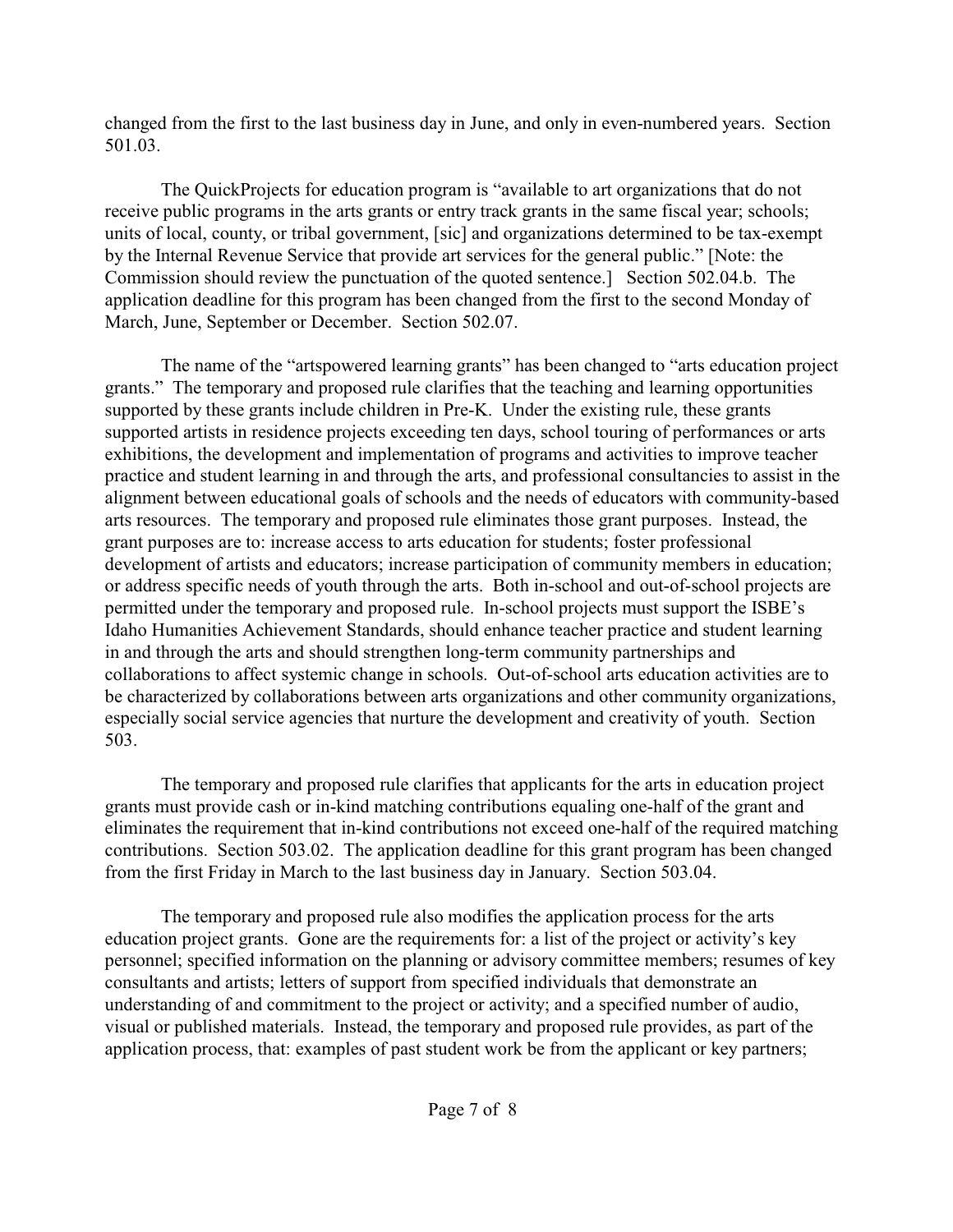those required to provide work samples include teaching artists and the arts education programs of the central partners or contractors providing the services in the project; and work samples are not required from artists who are in the arts in education directory of teaching artists. Section 503.03.

Deleted in its entirety by the temporary and proposed rule is existing section 504 on creative alternatives for youth.

## **SUMMARY**

Except as noted above, the temporary and proposed rule appears to be authorized under section 65-5605(5), Idaho Code.

cc: Michael Faison, Executive Director, Idaho Commission on the Arts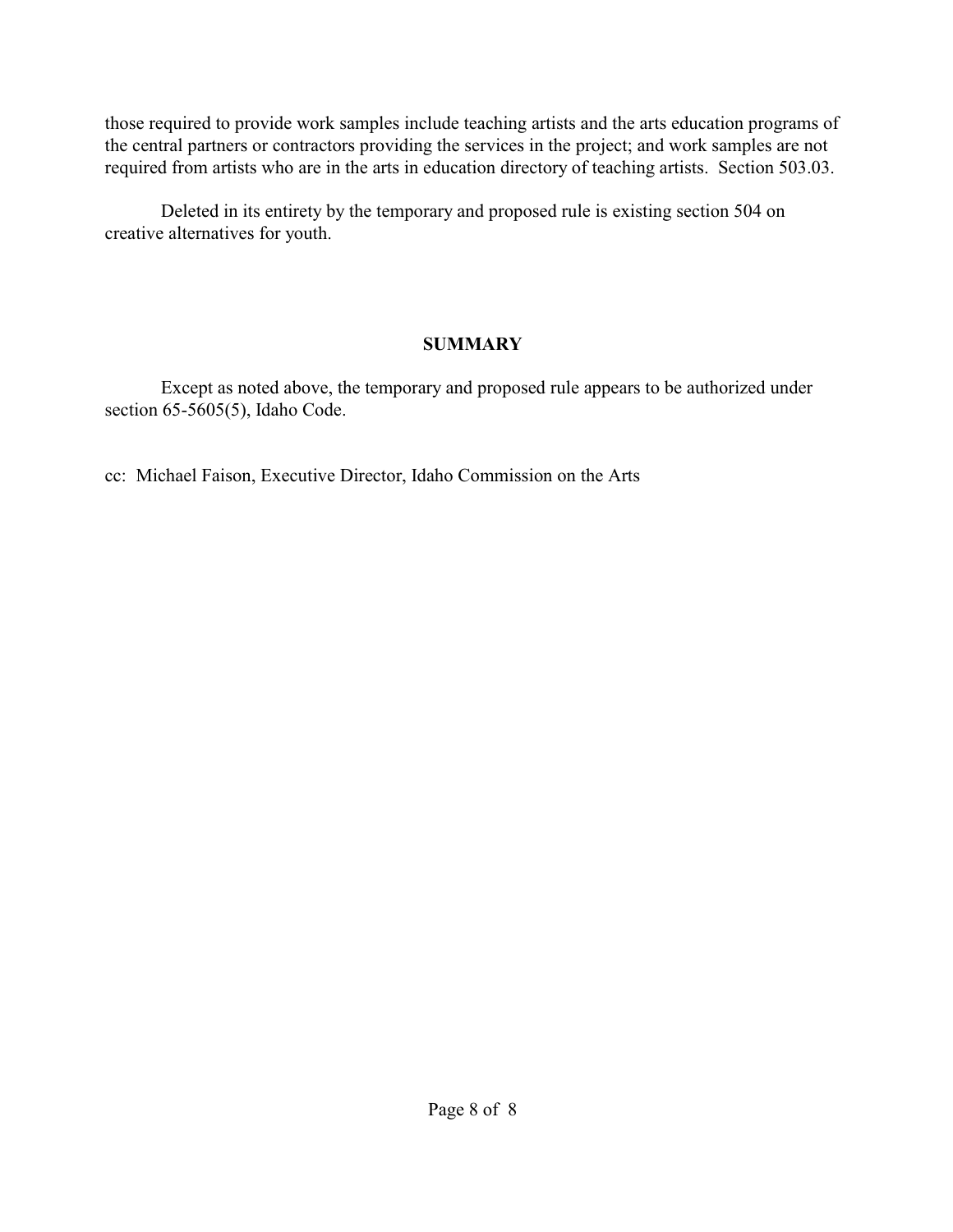# **IDAPA 40 - IDAHO COMMISSION ON THE ARTS**

#### **40.01.01 - RULES OF THE IDAHO COMMISSION ON THE ARTS**

#### **DOCKET NO. 40-0101-0801**

#### **NOTICE OF RULEMAKING - TEMPORARY AND PROPOSED RULE**

**EFFECTIVE DATE:** The effective date of the temporary rule is January 1, 2009.

**AUTHORITY:** In compliance with Sections 67-5221(1) and 67-5226, Idaho Code, notice is hereby given that this agency has adopted a temporary rule, and proposed rulemaking procedures have been initiated. The action is authorized pursuant to Section 67-5605, Idaho Code.

**PUBLIC HEARING SCHEDULE:** Public hearing(s) concerning this rulemaking will be scheduled if requested in writing by twenty-five (25) persons, a political subdivision, or an agency, not later than October 15, 2008.

The hearing site(s) will be accessible to persons with disabilities. Requests for accommodation must be made not later than five  $(5)$  days prior to the hearing, to the agency address below.

**DESCRIPTIVE SUMMARY:** The following is the required finding and concise statement of its supporting reasons for adopting a temporary rule and a nontechnical explanation of the substance and purpose of the proposed rulemaking:

The Commission is revising its rules to broaden the eligibility for grants to all groups eligible under the National Endowment for the Arts grants to the Commission and to lessen the administrative burdens on grant applicants and recipients. Revisions to the rules for application and receipt of Commission grants addressing eligibility, application, and recipient duties.

**TEMPORARY RULE JUSTIFICATION:** Pursuant to Section 67-5226(1)(c), Idaho Code, the Governor has found that temporary adoption of the rule is appropriate for the following reasons:

The grant application process goes into effect on January 1, 2009. In order to assure that constituents are able to apply for available arts grants, it is necessary to promulgate rules clarifying the grant application process.

**FEE SUMMARY:** Pursuant to Section 67-5226(2), Idaho Code, the Governor has found that the fee or charge being imposed or increased is justified and necessary to avoid immediate danger and the fee is described herein: N/A

**FISCAL IMPACT:** The following is a specific description, if applicable, of any negative fiscal impact on the state general fund greater than ten thousand dollars (\$10,000) during the fiscal year: N/A

**NEGOTIATED RULEMAKING:** Pursuant to Section 67-5220(2), Idaho Code, negotiated rulemaking was not conducted because of the need for temporary rulemaking.

**ASSISTANCE ON TECHNICAL QUESTIONS, SUBMISSION OF WRITTEN COMMENTS:** For assistance on technical questions concerning the temporary and proposed rule, contact Michael Faison, Executive Director, (208) 334-2119 x107.

Anyone may submit written comments regarding the proposed rulemaking. All written comments must be directed to the undersigned and must be delivered on or before October 22, 2008.

DATED this 18th day of August, 2008.

Michael Faison 2410 Old Penitentiary Rd. N.<br>Executive Director Boise, ID 83712 Executive Director Idaho Commission on the Arts Phone: (208) 334-2119 x107<br>The Warden's Residence Fax: (208) 334-2488 The Warden's Residence

**Idaho Administrative Bulletin Page 900 October 1, 2008 - Vol. 08-10**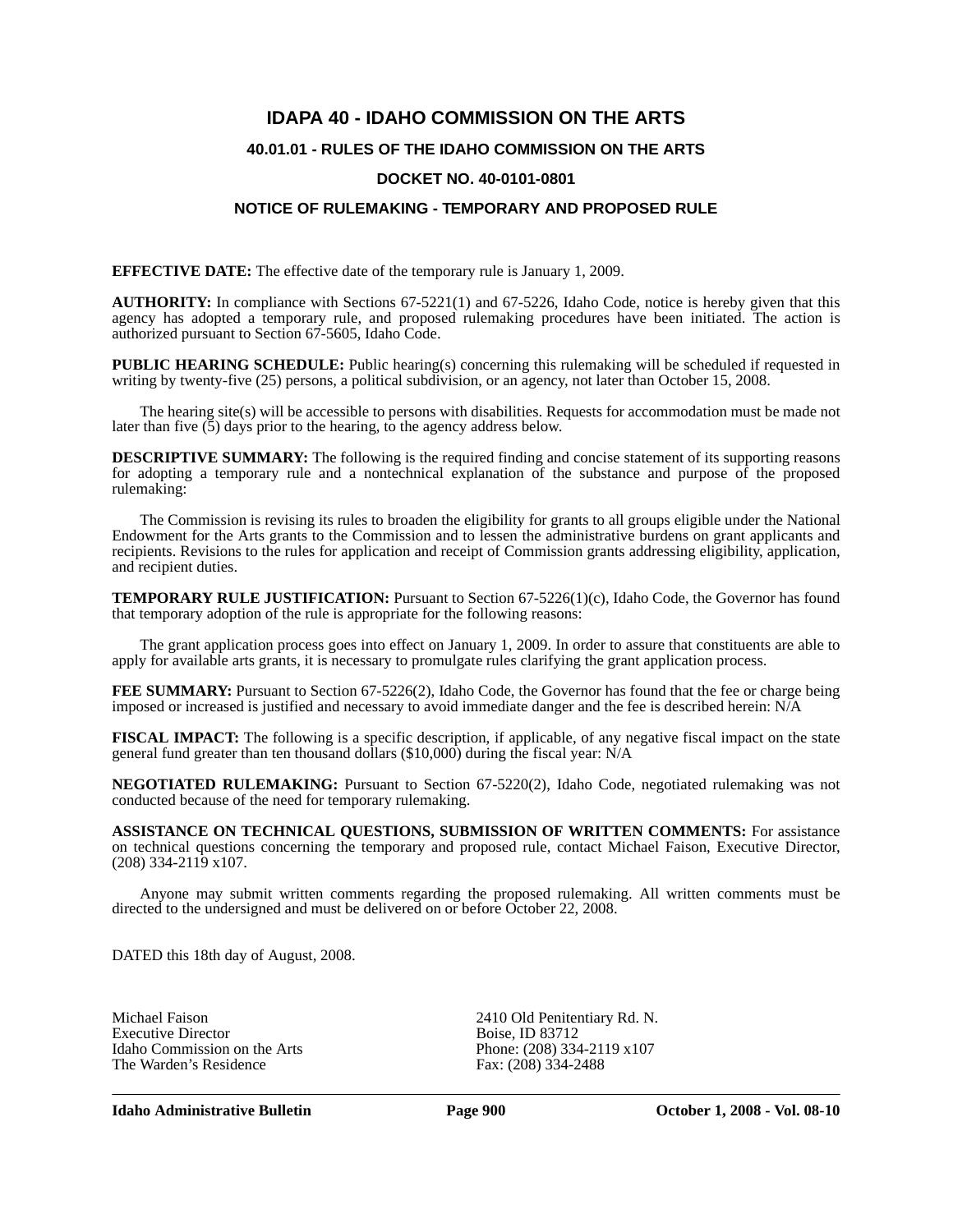#### **THE FOLLOWING IS THE TEXT OF DOCKET NO. 40-0101-0801**

#### **100. DEFINITIONS.**

**01. Applicant**. An individual or organization meeting the criteria set forth in Section 202 of these rules, which has submitted an application for a program offered by the Commission. (4-6-05)

**02.** Apprentice. A student with knowledge of a traditional art who is studying or seeking to study the traditional art under a master and who affirms a commitment to continue practicing the traditional art after the apprenticeship has ended.

**03. Artist**. An individual who practices the arts as the individual's profession. An individual who practices the arts as a profession and derives a significant portion of the individual's livelihood from performing the arts or engages in frequent or regular exhibitions, performances, publications, or similar public art displays. (4-6-05)

**04. Art**. The product of an artist's work. Art includes, but is not limited to, live performances, manuscripts and writings, folk and traditional arts, videotapes, audiotapes and compact disks, photographs, prints, paintings, sculptures, ceramics, drawings, and installations. (4-6-05) (4-6-05)

**05. Arts**. The conscious production or arrangement of sounds, colors, forms, or other elements in a manner that affects the senses. The arts shall include, but are not limited to, the disciplines of literature, performing arts, and visual arts. (4-6-05)

**06.** Capital Expenditures. Costs or expenses for the acquisition of or the modification or ments to real property or fixtures to real property.  $(4-6-05)$ improvements to real property or fixtures to real property.

**07. Commission**. The Idaho Commission on the Arts. (4-6-05)

#### **08. Matching Contributions**. (4-6-05)

**a.** In-kind Contributions. Services and real or personal property, or the use thereof, donated by tions or individuals to the applicant. (4-6-05) organizations or individuals to the applicant.

**b.** Cash Contributions. Funds raised by the applicant specifically for the subject of the application.  $(4-6-05)$ 

**09**. **Discipline**. A grouping of types of arts. The Commission uses the following discipline categories:  $(4-6-05)$ 

**a.** Literature. Arts disciplines resulting in written art. Literature artists include, but are not limited to, reative nonfiction, and poetry. (4-6-05) fiction, creative nonfiction, and poetry.

**b.** Performing Arts. Arts disciplines resulting in live or recorded performances. Artists engaged in the performing arts include, but are not limited to, dancers, musicians, choreographers, actors, playwrights, set and costume designers, composers, and performers. (4-6-05)

**c.** Visual Arts. Arts disciplines resulting in works that are viewed by the public. Visual artists include, but are not limited to, painters, crafters, photographers, printmakers, sculptors, video artists, architects, ceramists, metal smiths, paper, glass and fiber artists, mixed media artists, glass artists, designers, book artists, installation artists, artists working in new technologies, outsider or visionary artists, and folk and traditional arts involving craft.  $(4-6-05)$ 

**10. Fiscal Year**. The period between July 1 of one (1) calendar year and June 30 of the following calendar year. (4-6-05)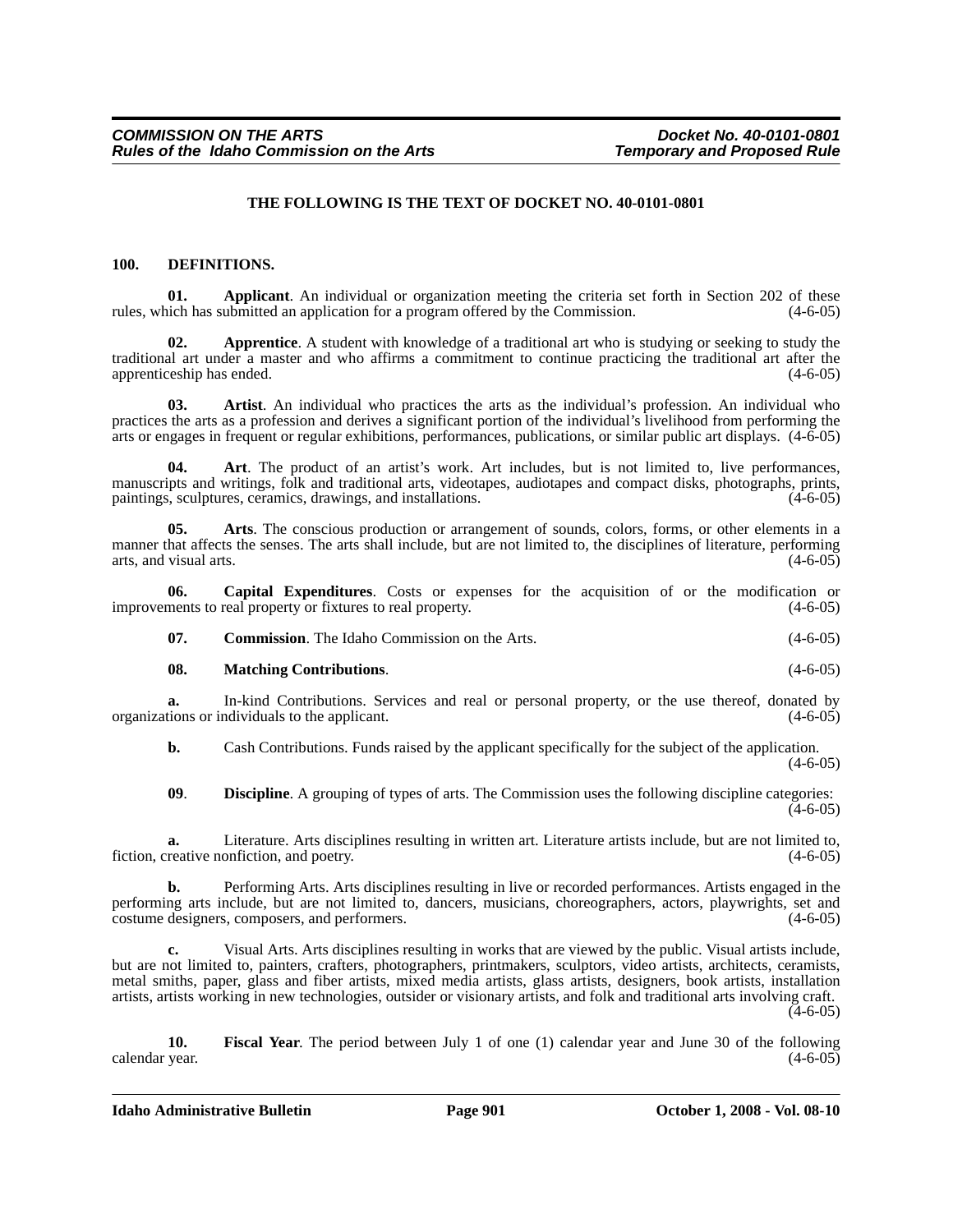**11. Master**. An individual who has learned traditional art skills informally and has received peer recognition for achieving the highest level of artistry according to community standards. (4-6-05)

**12. Program**. The categories for the award or grant of funds or recognition by the Commission described in Sections 300 through 50*4*3 of these rules. *(4-6-05)*(1-1-09)T

**13. Program Guidelines**. The application and review criteria for a program published by the Commission for each grant or award period. (1-1-09)T

**134.** Recipient. An applicant receiving an award or grant under a Commission program. (4-6-05)

**1***4***5. Traditional Art**. The arts practiced by an ethnic or cultural group for multiple generations and based upon the ethnic or cultural group's historical practices. Traditional arts include, but are not limited to, music, song, storytelling, vernacular architecture, crafts, tools and trades, occupational practices, personal experience stories, jokes, rhymes, games and foodways such as food preparation, preservation and presentation. (4-6-05)

### *(BREAK IN CONTINUITY OF SECTIONS)*

#### **201. FUNDING LIMITATIONS.**

The Commission will not provide funding for the activities, costs, or projects set forth in this Section. (4-6-05)

**01. Excluded Applications**. The Commission will exclude applications for the following from consideration for a grant or award: (4-6-05)

| a. | Establishment of or contributions to an endowment;          | $(4-6-05)$ |
|----|-------------------------------------------------------------|------------|
| b. | Fund-raising projects that do not raise funds for the arts; | $(4-6-05)$ |
| c. | Prizes, scholarships, or free tickets;                      | $(4-6-05)$ |
| d. | Projects or programs to generate or attract audiences;      | $(4-6-05)$ |
| е. | The offsetting of personal or organizational debts;         | $(4-6-05)$ |

**f.** Activities that are primarily promotional or created for mass distribution including, but not limited to, duplication of compact disks, creation of portfolios, <u>private</u> gallery announcements, self-published books, flyers, brochures, or Internet sites;  $(4.6 \text{ } 65)(1-1-09)$ T brochures, or Internet sites;

Student exhibitions, anthologies, publications, or performances, unless those activities document an nt: (4-6-05) arts education grant;

**h.** Costs associated with any degree <u>or professional certification</u> including, but not limited to, tuition, eaching materials;  $(4.6 \text{ } 0.9)(1-1-0.9)$ fees, or teaching materials;

**i.** Projects or activities already completed or documentation of previously completed projects; *(4-6-05)*(1-1-09)T

**j.** Projects that are primarily recreational, therapeutic, vocational, rehabilitative, or religious; (4-6-05)

**k.** Projects restricted to an organization's membership; (4-6-05)

**l.** Costs for recurring activities or consecutive attendance at annual activities that are routinely within an arts organization's budget including, but not limited to, conferences of the National Assembly of State Arts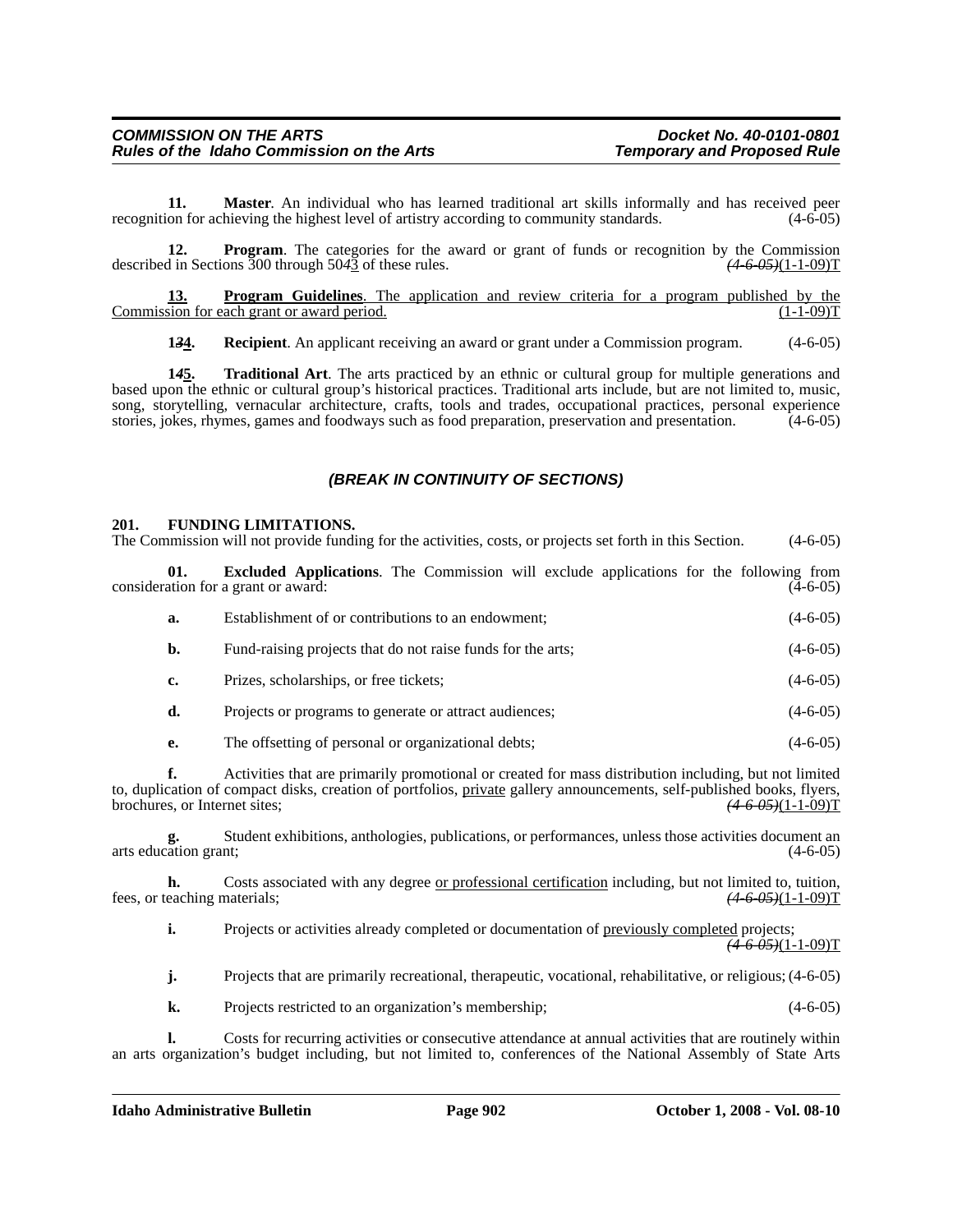| <b>COMMISSION ON THE ARTS</b>                    | Docket No. 40-0101-0801            |
|--------------------------------------------------|------------------------------------|
| <b>Rules of the Idaho Commission on the Arts</b> | <b>Temporary and Proposed Rule</b> |

| Agencies, Americans for the Arts, American Folklore Society, or the Western Arts Alliance;<br>$(4-6-0.5)(1-1-0.9)$ T |                                                                                                  |                               |
|----------------------------------------------------------------------------------------------------------------------|--------------------------------------------------------------------------------------------------|-------------------------------|
| m.                                                                                                                   | Pageants, festivals, or celebrations unrelated to arts, ethnic, or cultural activities;          |                               |
| n.                                                                                                                   | Journalism;                                                                                      | $(4-6-05)$                    |
| $\mathbf{0}$<br>consideration, and distinction;                                                                      | Historical or academic documentary film that does not demonstrate significant artistic emphasis, | <del>(4-6-05)</del> (1-1-09)T |
| p.                                                                                                                   | Scholarly or academic works;                                                                     | $(4-6-05)$                    |
| q.                                                                                                                   | Lobbying expenses or political activities;                                                       | $(4-6-05)$                    |
| r.                                                                                                                   | Hospitability expenses including, but not limited to, food and drink;                            | $(4-6-05)$                    |
| S.                                                                                                                   | Capital expenditures for individuals; or                                                         | $(4-6-05)$                    |
| t.                                                                                                                   | Writing intended for youth.                                                                      | $(4-6-05)$                    |

#### **202. APPLICANTS.**

#### **01.** Categories of Applicants. Applicants must fall within one (1) of the following categories:

 $(4-6-05)$ 

**a.** An individual artist or arts administrator meeting the criteria set forth in Subsection 202.02, of this b is submitting an application based solely on the applicant's work. (4-6-05) rule, who is submitting an application based solely on the applicant's work.

**b.** An organization meeting the criteria set forth in Subsection 202.03 of this rule.  $(4-6-05)$ 

**c.** A collaboration of individual artists where the majority of the artistic effort is that of the primary individual. The application must identify the primary individual as the applicant and the applicant must sign the application, meet the criteria set forth in Subsection 202.02 of this rule, and accept all legal and contractual obligations of the program. The Commission will consider the applicant as submitting the application and receiving the program award for the purposes of the exclusions related to the number of applications and program awards in this section. (4-6-05) this section.  $(4-6-05)$ 

| 02. |  | <b>Requirements for Individuals</b> . If the applicant is an individual, the applicant must: | $(4-6-05)$ |
|-----|--|----------------------------------------------------------------------------------------------|------------|
|-----|--|----------------------------------------------------------------------------------------------|------------|

**a.** Be a citizen of the United States or a permanent legal resident or a refugee.  $(4-6-05)$ 

**b.** Be a resident of the state of Idaho for at least twelve (12) months before the date of the application.  $(4-6-05)$ 

**c.** Be over the age of eighteen (18) before the date of the application, unless the applicant is an apprentice. *(4-6-05)*(1-1-09)T

**03. Requirements for Organizations**. If the applicant is an organization, the applicant must: (4-6-05)

**a.** Have been operating in the state of Idaho for at least twelve (12) months before the date of the application.  $(4-6-05)$ application. (4-6-05) (and the contract of the contract of the contract of the contract of the contract of the contract of the contract of the contract of the contract of the contract of the contract of the contract of the

**b.** Be a school, unit of local, county, tribal, or state government, or an organization determined to be tax exempt by the United States Internal Revenue Service whose primary purpose is the production, presentation, or support of the arts.  $(4-6-05)$ 

i. Organizations that have applied for a tax-exempt status determination and have not received the determination may submit an application through another tax-exempt organization as its designated fiscal agent.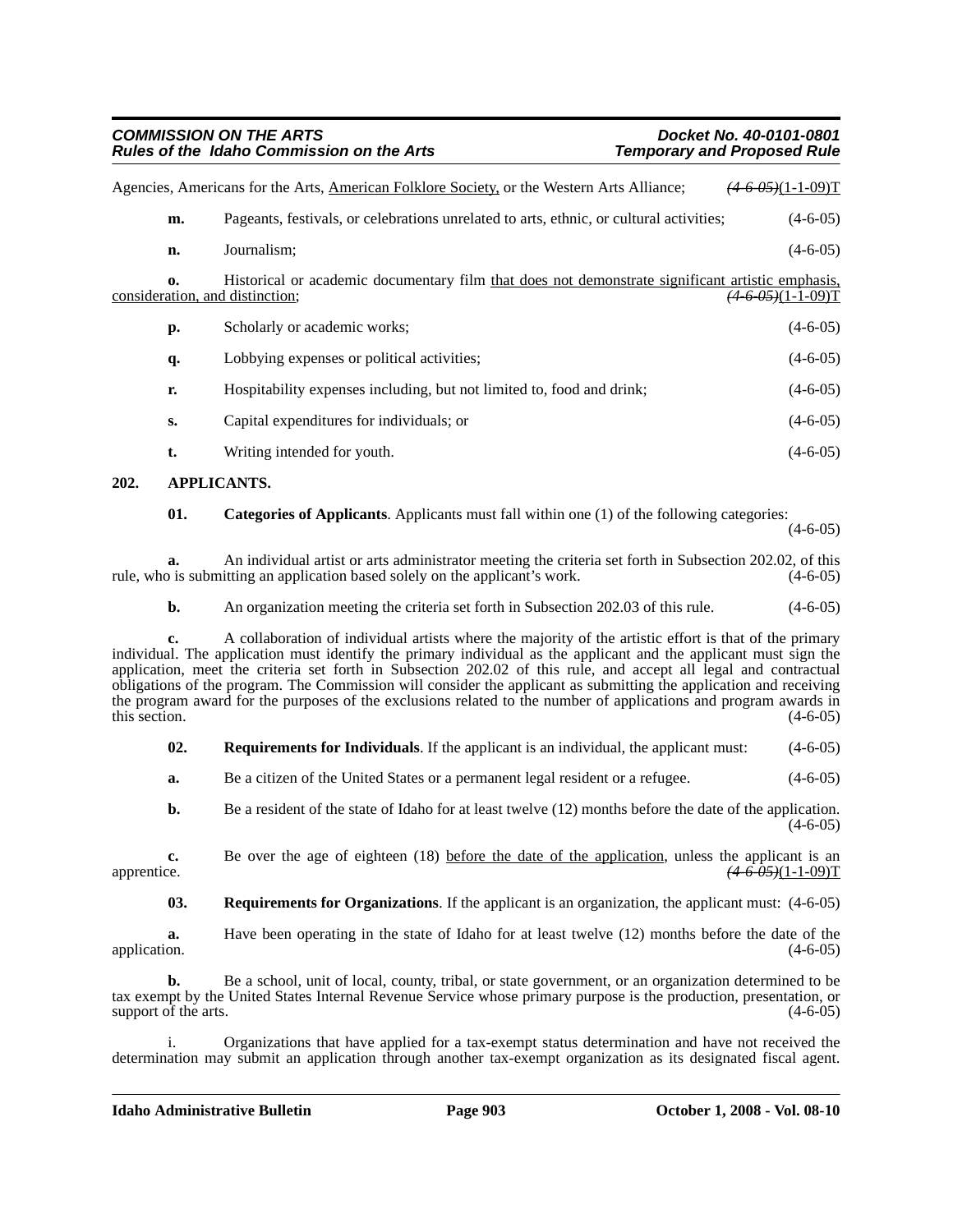Service as a fiscal agent does not exclude an organization from applying for programs on behalf of the organization serving as a fiscal agent.

ii. Tax-exempt organizations must have an independent board of directors empowered to formulate policies and be responsible for the governance and administration of the organization, its programs, and its finances.  $(4-6-05)$ 

**c.** Compensate artists and arts administrators at no less than the legal minimum wage or in accordance with a written agreement. (4-6-05)

**04.** Application and Funding Limits. An applicant shall submit no more than one (1) application per program each fiscal year. Applicants under the QuickFund\$ programs may submit one (1) QuickFund\$ application per application deadline and shall receive funds under no more than one (1) QuickFund\$ grant each fiscal year.

 $(4-6-05)$ 

#### **203. APPLICATIONS.**

**01. Application Forms**. Applications shall include a completed application form in the format provided by the Commission for the applicable program, produced on eight and one-half inch by eleven inch (8½" x 11") paper and typed, reproduced on a computer, or neatly handwritten. The font or typeface must be at least twelve (12) point. Application forms may include questions requiring narrative answers and a proposed budget. Application forms shall not exceed the page limit for the program specified on the application form. The Commission may decline to consider pages in excess of the page limit.

**02. Submission**. Applications shall be hand delivered to the Commission or sent to the Commission by the United States mail or other courier or delivery service. The Commission will not accept applications or supporting materials submitted by facsimile transmission or electronically. The Commission will accept applications for a program for a period beginning one (1) month prior to the next application deadline for the program and concluding on the application deadline. (4-6-05)

**03. Ownership and Return of Applications**. Upon submission, applications shall become the property of the Commission. *At the request of the applicant, the Commission will return work samples.* The return of work samples shall be at the risk and expense of the applicant. The Commission may require pre-payment of packing and shipping costs for the return of work samples.  $\frac{(4-6-0.05)(1-1-0.09)}{2}$ and shipping costs for the return of work samples.

**04**. **Work Samples and Supporting Materials**. Each application shall include the work samples and supporting materials specified in these rules for the applicable program.

- **a.** Work samples shall be <u>of work that is</u> no more than five (5) years old.  $(4-6-0.6)(1-1-0.09)$
- **b.** Applicants shall not send original work samples or master copies of work samples. (4-6-05)
- **c.** Requirements for work samples are *as follows*: defined in the program guidelines.

*(4-6-05)*(1-1-09)T

*i. Slides. Applicants must submit no more than ten (10) two inch by two inch (2" x 2") slides. No more than two (2) detail shots may be included in slide submissions. Slides must be submitted in a plastic sheet, numbered one (1) to ten (10) in order of presentation, and labeled with the applicant's name, title, medium, dimensions, and date of the work. Applicants should place a red dot on the lower front left corner of the slide to indicate the placement of the slide. Applicants must submit a slide list containing the applicant's name, title, medium, dimensions, and date of the work. Applicants may include comments about each slide on the slide list. (4-6-05)*

*ii. Videotapes. Applicants must submit no more than two (2) properly cued videotapes. Unless approved by the Commission in writing, videotapes shall be in VHS format. Each videotape cassette shall be labeled with the applicant's name, title of the work, and the date written, produced, or performed. Videotapes must be accompanied by an information list including the applicant's name, title of the work, the date written, produced, or performed, a description of the work sample, an explanation of what the Commission is seeing, and the applicant's*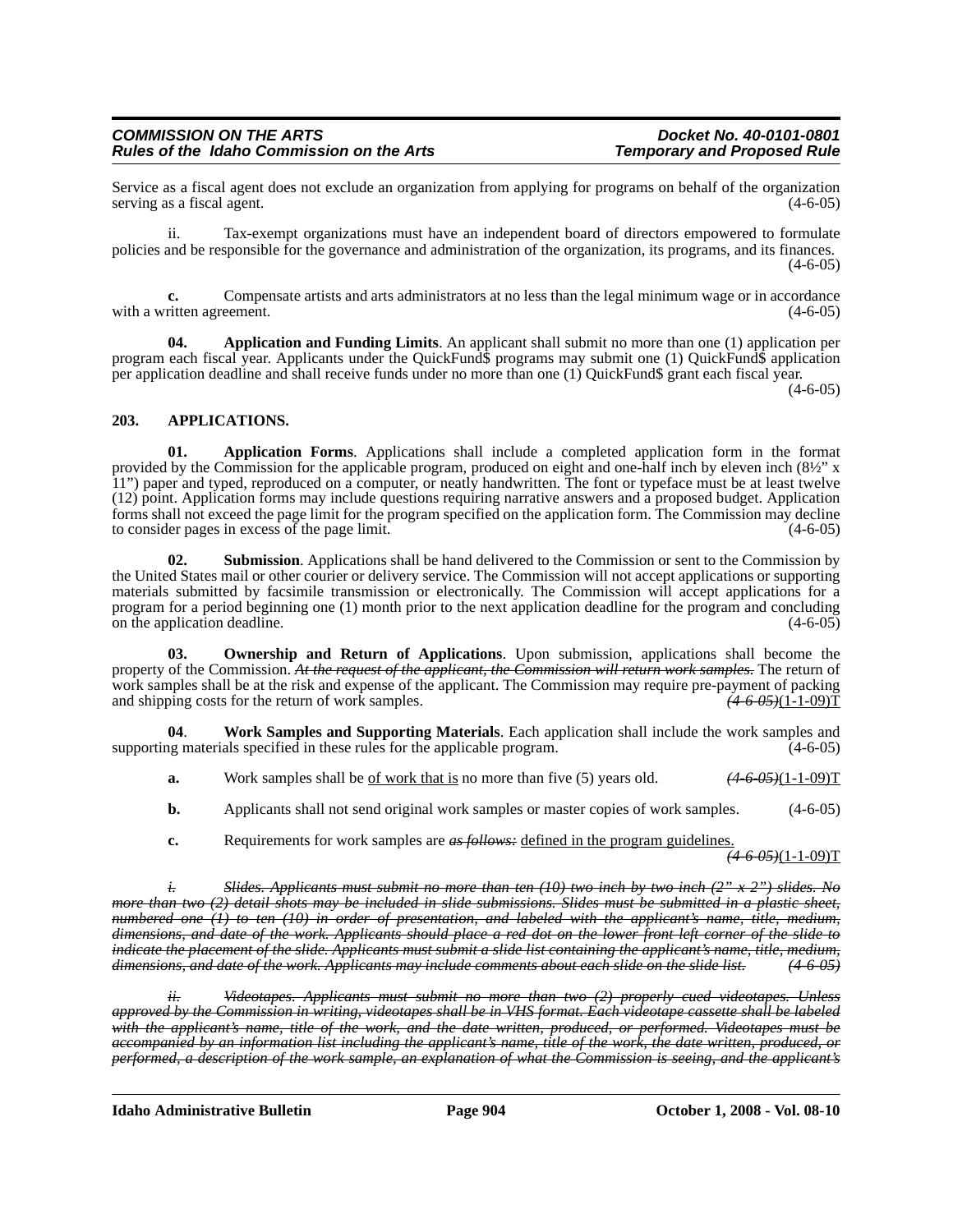*responsibilities in the work. (4-6-05)*

*iii. Audiotapes and Compact Disks. Applicants must submit no more than two (2) properly cued audiotapes or compact disks. If applicable, applicants must indicate the track to be reviewed by the Commission on each compact disk or audiotape. Audiotapes or compact disks must be labeled with the applicant's name, title of the work, and the date of the work. Audiotapes or compact disks must be accompanied by an information list including the applicant's name, title of the work, the date of the work, a description of the work, and the applicant's responsibilities in the work. (4-6-05)*

*iv. Manuscripts. Manuscripts must specify the completion date of the work. Applicants shall limit fiction and nonfiction work samples to three (3) short works of no more than twenty (20) pages or two (2) excerpts from larger works of not more than twenty (20) pages. Poetry work samples must be no more than fifteen (15) pages. Poems of less than one (1) page in length must be printed one (1) poem to a page. Manuscripts must be produced on eight and one-half inch by eleven inch (8½" X 11") paper and typed, reproduced on a computer, or neatly handwritten. The font or typeface must be at least twelve (12) point. (4-6-05)*

**05. Resumes**. Resumes shall be no longer than two (2) pages and describe the applicant's professional development as an artist or arts administrator. Resumes must be produced on eight and one-half inch by eleven inch (8½" X 11") paper and typed, reproduced on a computer, or neatly handwritten. The font or typeface must be at least twelve (12) point. Resumes may contain academic training, publications, honors and awards, locations of exhibitions or performances, or a short personal biography concerning training in a traditional art. (4-6-05)

**06. Artist Statements**. Artist statements shall be no longer than one (1) page and must be produced on eight and one-half inch by eleven inch (8½" x 11") paper and typed, reproduced on a computer, or neatly handwritten. The font or typeface must be at least twelve (12) point. An artist statement should discuss the purpose of the work and provide the reader with a personal perspective of the artist concerning the work. (4-6-05) provide the reader with a personal perspective of the artist concerning the work.

**07. Publication, Performance, and Production Information**. Publication, performance, or production information shall be restricted to the applicant's resume. (4-6-05)

**08. Matching Contributions**. At the request of the Commission, the applicant shall provide documentation of matching contributions for Commission review. Contributions of services must be uncompensated and, if the applicant is an organization, shall not include the services of the applicant's board members. In-kind contributions must be valued at the reasonable rate for the services or property provided to the applicant in the applicant's community. If cash contributions are raised through fund-raising activities or donations from individuals, private foundations, or private companies, the applicant must identify the source of the cash contribution and maintain documentation substantiating the source of the cash contribution. (4-6-05) maintain documentation substantiating the source of the cash contribution.

#### *(BREAK IN CONTINUITY OF SECTIONS)*

#### **206. FINAL REPORTS.**

Recipients must submit a final report to the Commission no later than *the earlier of sixty* thirty (*6*30) days following completion of the project or the last day of the final fiscal year of the *award* grant term. *(4-6-05)*(1-1-09)T

### *(BREAK IN CONTINUITY OF SECTIONS)*

#### **301. QUICKFUND\$.**

QuickFund\$ provides grants to support new or exemplary arts projects, activities, or professional development for individuals working in all disciplines and for the professional growth of arts administrators. QuickFund\$ grants are available to individuals for professional development and QuickProjects. (4-6-05)

**01. QuickFund\$ -- Professional Development**. QuickFund\$ for professional development provides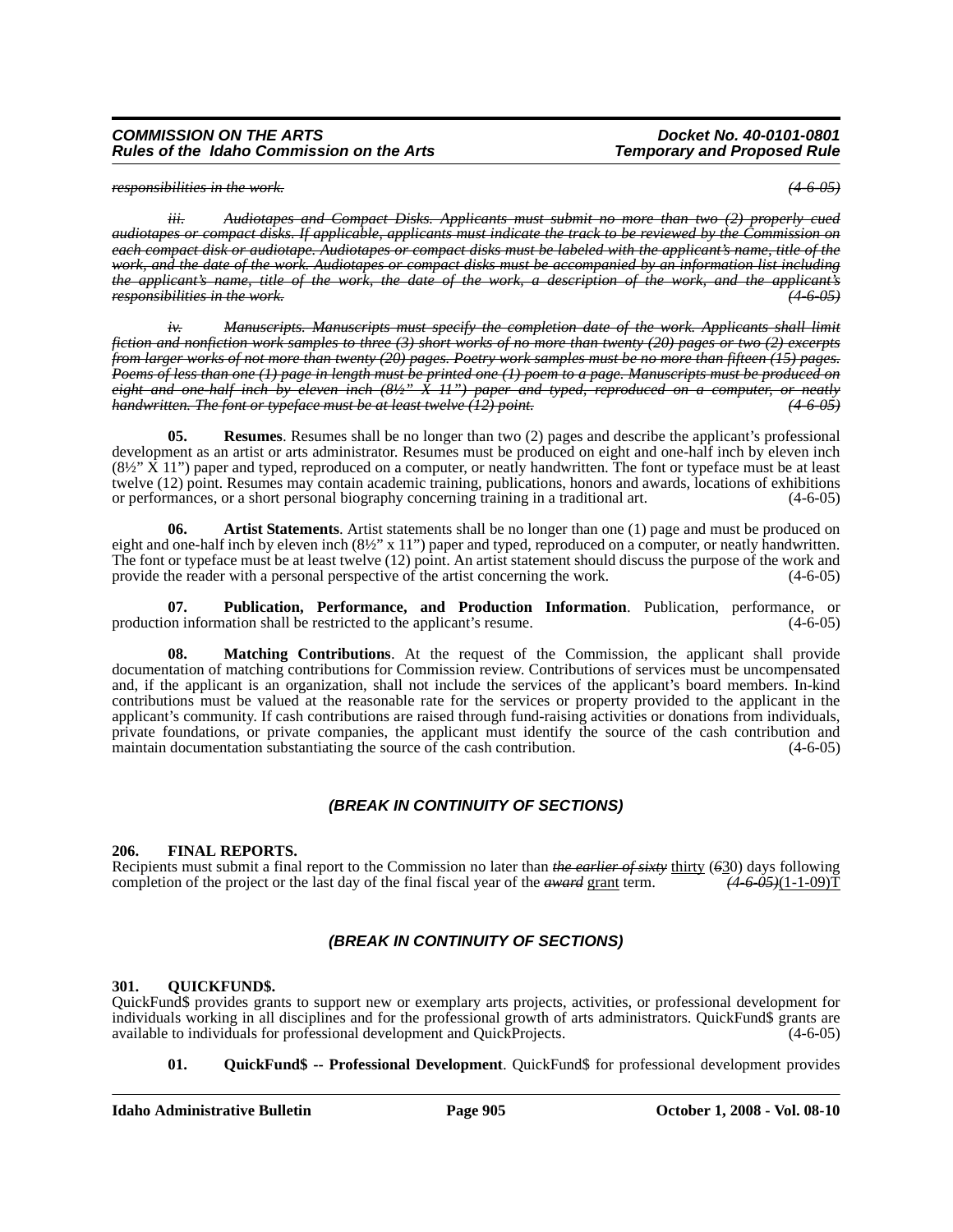reimbursement to artists for gatherings where they will teach or learn from their peers and to arts administrators for attending a conference, seminar, workshop, or other form of career advancement training. The Commission will not accept QuickFund\$ for professional development applications: (4-6-05)

**a.** For the same event or opportunity from more than one (1) member or staff of a single organization with a budget over fifty thousand dollars (\$50,000). (4-6-05)

**b.** For the same event or opportunity from more than two (2) members or staff of a single organization with a budget under fifty thousand dollars (\$50,000). (4-6-05)

**c.** For attendance at the same *opportunity or* event <u>or opportunity</u> that was the subject of award to the t in the prior fiscal year.  $(4.6-0.65)(1.1-0.09)$ applicant in the prior fiscal year.

**d.** From an applicant who has received a QuickFund\$ grant in the same fiscal year.  $(4-6-05)$ 

**02.** QuickFund\$ -- QuickProjects. QuickProjects provides support for activities that allow an t to develop significant and specific projects or new works that will be shared with the public. (4-6-05) applicant to develop significant and specific projects or new works that will be shared with the public.

**03. QuickFund\$ -- Evaluation Criteria**. QuickFund\$ grant applications for individuals are evaluated on *a point scale with a total of one hundred (100) points* criteria published in the program guidelines. The review criteria may include, but are not limited to, the artistic quality of the applicant, the feasibility of the project or activity, and the opportunity for artistic growth from the activity or project. and the opportunity for artistic growth from the activity or project.

*a. Artistic Quality. A maximum of fifty (50) points are awarded for artistic quality. Artistic quality is evaluated as follows: (4-6-05)*

*i. For artists, evaluation of artistic quality is based upon the skill demonstrated by the work samples submitted by the applicant and whether the project, purpose, or goal of the applicant is a logical extension of the applicant's previous work or aesthetic interest. (4-6-05)*

*ii. For arts administrators, evaluation of artistic quality is based upon whether the applicant's past work history indicates professional experiences with respected arts organizations or projects, or whether the organization for which the applicant works produces programs of high artistic quality that are appropriate for the organization's stated mission. (4-6-05)*

*b. Feasibility. A maximum of twenty-five (25) points are awarded for feasibility. The evaluation of feasibility is based upon whether the applicant's ability and plan demonstrates that the applicant can realistically accomplish the project or activity and whether the budget is clear and correlates with the applicant's description of the project or activity. (4-6-05)*

*c. Artistic Growth. A maximum of twenty-five (25) points are awarded for artistic growth. The evaluation of artistic growth is based upon whether the opportunity has the potential to significantly affect or enhance the applicant's ability, career, artistic development, technique, or managerial skills. Where appropriate, the evaluation considers whether the opportunity includes the public, such as with an exhibition, performance, reading, or demonstration. (4-6-05)*

*d. Preferences.* The Commission may give preference to applicants who have not previously received funds through a Commission program. *(4-6-05)*(1-1-09)T

**04. QuickFund\$ -- Matching Contributions**. Applicants for a QuickProjects grants must provide cash contributions equaling one-third (1/3) of the requested funds. Applicants for professional development must provide cash contributions equaling the requested funds. (4-6-05)

**05. QuickFund\$ -- Application Requirements**. Applicants for QuickFund\$ for individuals shall submit an application form, a resume, an artist statement, and work samples appropriate to the applicant. Artist statements are not required for writers or arts administrators. (4-6-05) statements are not required for writers or arts administrators.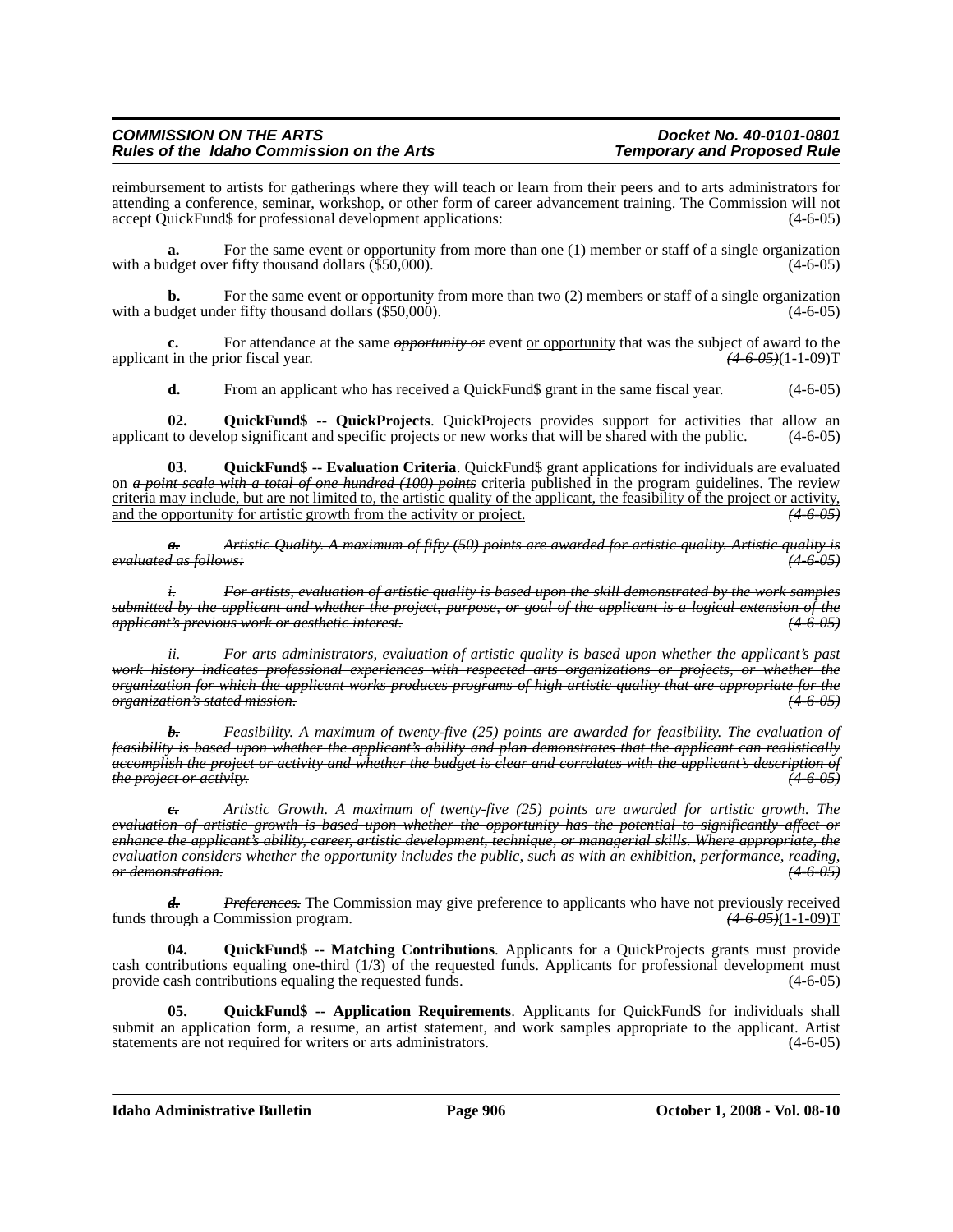**06.** QuickFund\$ -- Application Deadlines. QuickFund\$ applications must be postmarked or hand 1 to the Commission on or before the first Monday of March. June, September, or December. (4-6-05) delivered to the Commission on or before the first Monday of March, June, September, or December.

#### **302. FELLOWSHIPS.**

Fellowships recognize the outstanding work and artistic excellence of Idaho artists. Fellowships are intended to reward dedication to a discipline, promote public awareness, and to advance an artist's career. (4-6-05)

**01. Fellowships -- Evaluation Criteria**. Fellowship applications are evaluated on *a points scale with a total of one hundred (100) points* criteria published in the program guidelines. The review criteria may include, but are not limited to, the applicant's artistic excellence, and the professional history of the applicant. *(4-6-05)*(1-1-09)T

*a. Artistic Excellence. A maximum of eighty-five (85) points are awarded for artistic excellence. The evaluation of artistic excellence is based upon the originality, distinguished consistency, and preeminent quality of the applicant's work. If the applicant practices traditional arts, the evaluation is also based upon the quality of the execution of the applicant's work and the applicant's affiliation to community esthetics. (4-6-05)*

*b. Professional History. A maximum of fifteen (15) points are awarded for professional history. The evaluation of professional history is based upon the applicant's level of professional recognition and achievement and the applicant's community involvement. If the applicant practices traditional arts, the evaluation is also based upon the artist's commitment to their cultural community's artistic and cultural traditions through continued practice, excellence of work, and teaching. (4-6-05)*

**02. Fellowships -- Limitations on Award**. The Commission will not accept applications from recipients receiving a fellowship in the prior fiscal year. The Commission will not award more than three (3) fellowships to an artist. The Commission will not award a literature fellowship to applicants who have previously received a Writer in Residence award from the Commission.

**03. Fellowships -- Coordination With Writer in Residence Program**. Applicants may apply for both the Writer in Residence program and the Fellowship program on one (1) application. If selected for award under both programs, the applicant shall accept only one (1) program award. (4-6-05)

**04. Fellowships -- Discipline Rotation**. Fellowship awards are awarded to artists based upon discipline in a three (3) year rotation. Beginning with fiscal year 2005, the rotation cycle is as follows: (4-6-05)

| <b>a.</b> | Year one $(1)$ -- literature; | $(4-6-05)$ |
|-----------|-------------------------------|------------|
|           |                               |            |

| b. |  | Year two $(2)$ -- craft, design and visual arts; and | <del>(4-6-05)</del> (1-1-09)T |
|----|--|------------------------------------------------------|-------------------------------|
|----|--|------------------------------------------------------|-------------------------------|

**c.** Year three (3) -- media and performing arts. *(4-6-05)*(1-1-09)T

**05. Fellowships -- Application Requirements**. The Commission reviews applications for fellowships anonymously. Notwithstanding the requirements for work samples and supporting materials in these rules, applicants shall follow the directions contained in the application form for preserving the applicant's anonymity. Applicants for fellowships shall submit an application form, a resume, an artist statement, and work samples appropriate to the applicant.  $(4-6-05)$ 

**06. Fellowships -- Application Deadline**. Fellowship applications must be postmarked or hand delivered to the Commission on or before the last business day of January. (4-6-05)

#### **303. WRITER IN RESIDENCE.**

The Writer in Residence appointment is the highest recognition of achievements in literature and the largest financial award accorded an Idaho writer by the state of Idaho. (4-6-05)

**01. Writer in Residence -- Recipient Obligations**. Recipients of a Writer in Residence appointment shall give twelve (12) public readings throughout the state of Idaho during the appointment term. Eight (8) public readings shall be in communities with populations of *fewer* no more than *twenty-five* fifty thousand (250,000) residents. The public readings shall be conducted at regular intervals, approved by the Commission, during the term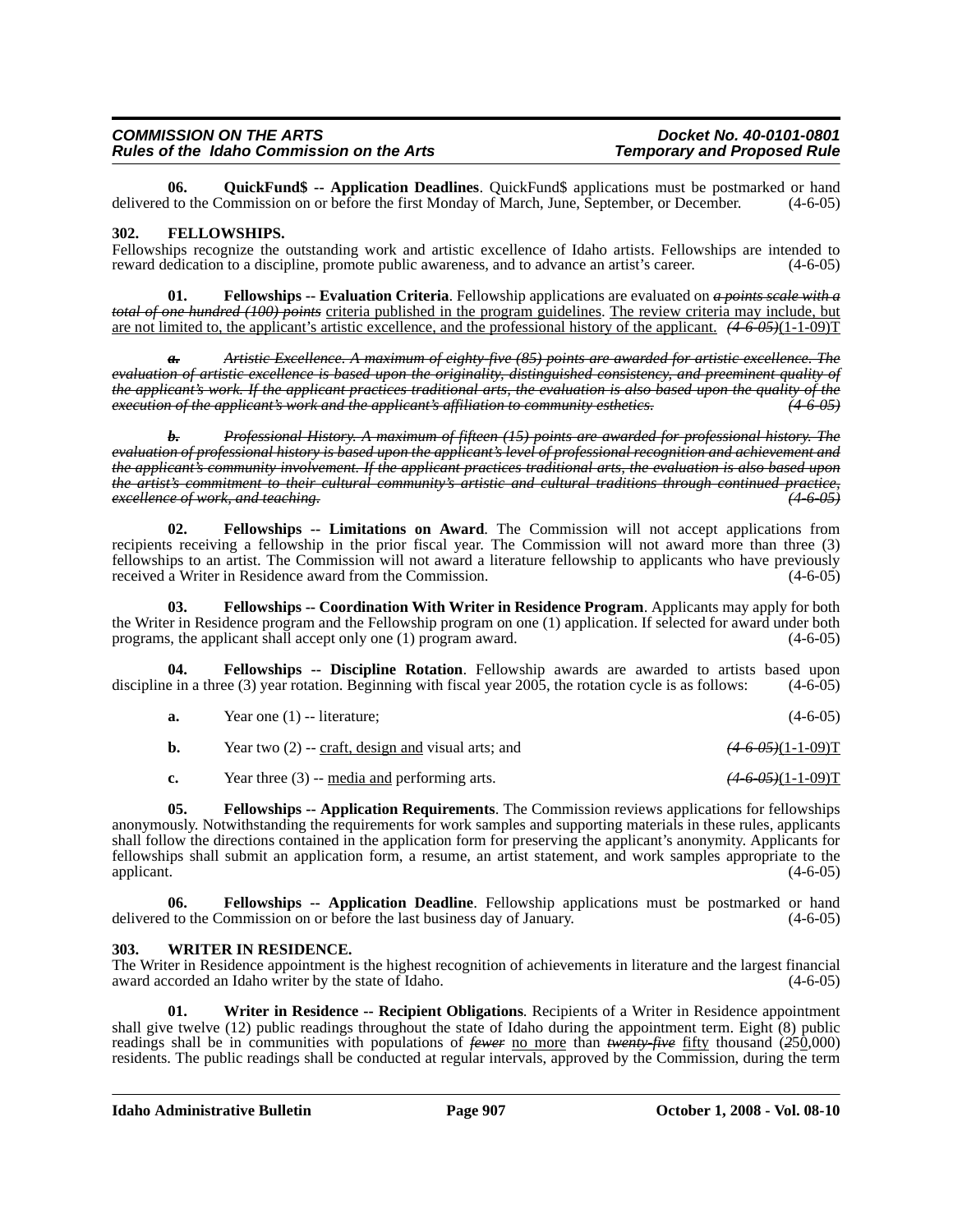of the appointment. In its discretion, the Commission may require the recipient to give up to three (3) additional readings at special public events.  $(4.6.05)(1-1-0.09)$ readings at special public events.

**02. Writer in Residence -- Limitations on Award**. The Commission will not recommend applicants with two (2) prior Writer in Residence appointments for subsequent appointment to Writer in Residence. The Commission will not award a Literature Fellowship to applicants who have previously received a Writer in Residence appointment.

03. Writer in Residence -- Evaluation Criteria. Writer in Residence applications are evaluated on  $\theta$  points scale with a total of one hundred (100) points criteria published in the program guidelines. The review criteri may include, but are not limited to, the literary excellence of the applicant, the applicant's past work and contributions to literature and an oral reading by the applicant.  $(4-6.05)(1-1-0.09)$ contributions to literature and an oral reading by the applicant.

*a. Literary Excellence. A maximum of sixty (60) points are awarded for literary excellence. The evaluation of literary excellence is based upon the originality, distinguished consistency, and preeminent quality of the applicant's work.* 

*b. Past Work and Contributions to Literature. A maximum of twenty (20) points are awarded based upon the quality of the applicant's past work and the applicant's contributions to literature. (4-6-05)*

*c. Effectiveness of Oral Reading. A maximum of twenty (20) points are awarded for the effectiveness of the applicant's oral reading. (4-6-05)*

**04. Writer in Residence -- Coordination with Fellowships**. Applicants may apply for both the Writer in Residence program and the Fellowship program on one (1) application. If selected for award under both programs, the application shall accept only one (1) program award. the applicant shall accept only one  $(1)$  program award.

**Writer in Residence -- Award and Term**. The Commission submits recommended appointments under the Writer in Residence program to the Governor. Appointments to Writer in Residence are made in the sole discretion of the Governor. The term of a Writer in Residence appointment is three (3) years beginning with the date of appointment specified in the announcement of award by the Commission. (4-6-05) of appointment specified in the announcement of award by the  $\tilde{C}$ ommission.

**06. Writer in Residence -- Application Requirements**. The Commission reviews applications for the Writer in Residence program anonymously. Notwithstanding the requirements for work samples and supporting materials in these rules, applicants shall follow the directions contained in the application form for preserving the applicant's anonymity. Applicants for the Writer in Residence program shall submit an application form, a resume, manuscripts, and an audiotape or compact disk of the applicant's oral reading. (4-6-05)

**Writer in Residence -- Application Deadline**. Writer in Residence applications must be nd delivered to the Commission on or before the last business day of January. (4-6-05) postmarked or hand delivered to the Commission on or before the last business day of January.

#### **304. TRADITIONAL ARTS APPRENTICESHIPS.**

The Traditional Arts Apprenticeships program supports a learning partnership between a master and an apprentice.

 $(4-6-05)$ 

#### **01. Traditional Arts Apprenticeships - Funding Limitations and Requirements**. (4-6-05)

**a.** The traditional art practiced by the master must represent a shared cultural tradition of the apprentice. (4-6-05)

**b.** *If the apprentice is under* Applicants younger than eighteen (18) years of age <u>are allowed to apply</u> as apprentices when their artistic traditions are typically, the traditional art must traditionally be taught or passed<br>down to persons under eighteen (18) vears of age.<br>(4 6 05)(1-1-09) down to persons under eighteen (18) *years of age*.

**c.** A master may train more than one (1) apprentice where the traditional art is traditionally practiced up or taught or passed down in a group. by a group or taught or passed down in a group.

**Idaho Administrative Bulletin Page 908 October 1, 2008 - Vol. 08-10**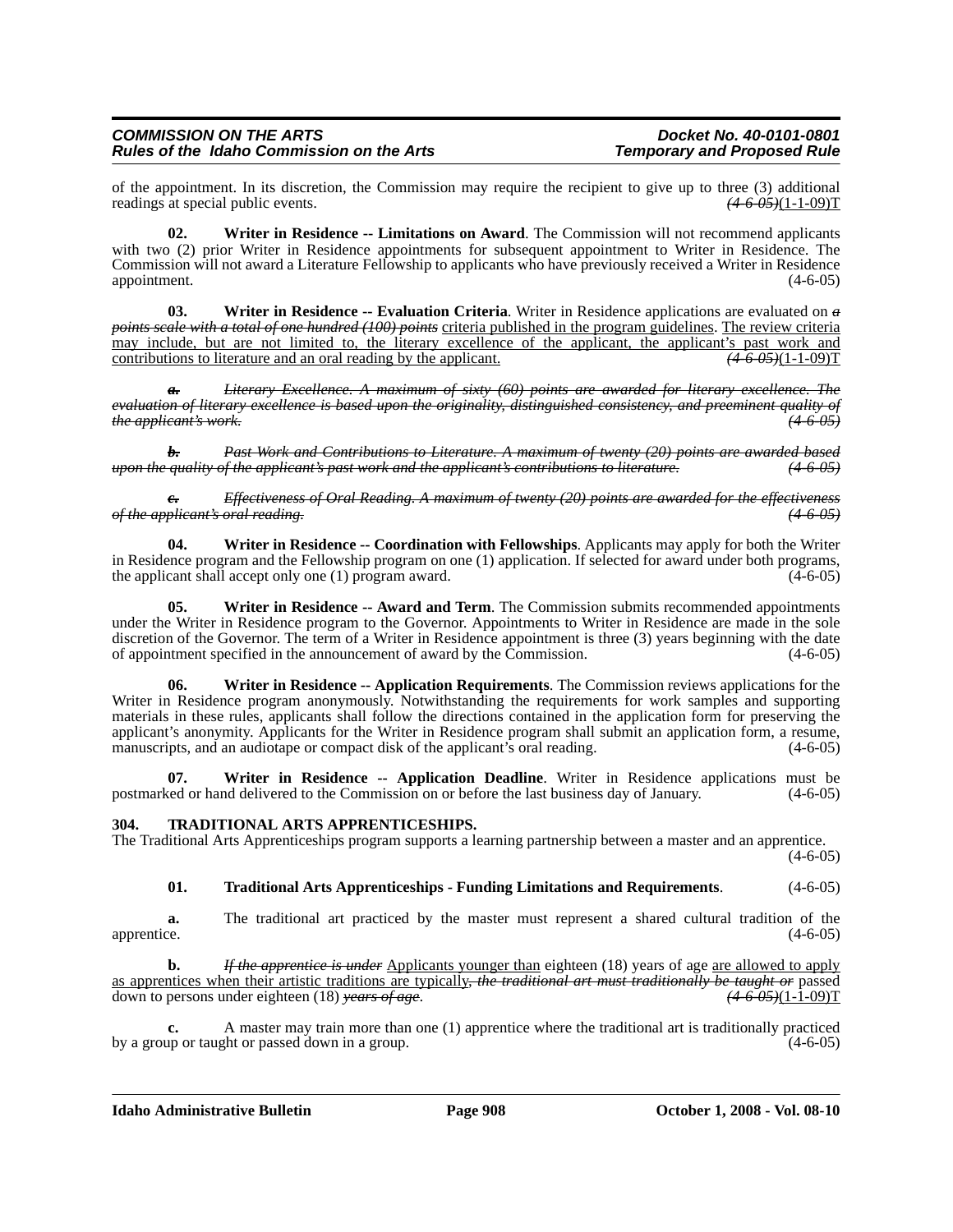**d.** A master may reside outside of Idaho if the ethnic or cultural group represented by the traditional ds beyond Idaho. (4-6-05) art extends beyond Idaho.

**02. Traditional Arts Apprenticeships -- Evaluation Criteria**. Traditional arts apprenticeships applications are evaluated on *a points scale with a total of one hundred (100) points* criteria published in the program guidelines. The review criteria may include, but are not limited to, the community recognition accorded to the master, the benefit to the applicant and the public from the apprenticeship, and the feasibility of the applicant's proposal.

*(4-6-05)*

*a. Quality. A maximum of fifty (50) points are awarded for quality. The evaluation of quality is based upon the community recognition accorded to the master, the benefit to the applicant from working with the master, and the commitment of the applicant to advancing his skills in the traditional art and to carrying on the traditional art. (4-6-05)*

*b. Community. A maximum of twenty-five (25) points are awarded for community. The evaluation of community is based upon whether the master and the applicant share the same cultural background, whether the traditional art is significant to the cultural or ethnic community from which it arises and to the broader community, and whether the traditional art's practice is endangered or there are few artists practicing the traditional art.*

*(4-6-05)*

*c. Feasibility. A maximum of twenty-five (25) points are awarded for feasibility. The evaluation of feasibility is based upon whether the goals for the apprenticeship are clear, whether the applicant has submitted a clear, complete, and appropriate budget, and whether the work plan provides an appropriate time for interaction between the applicant and the master. (4-6-05)*

*d. Preferences.* The Commission may give preference to traditional art forms with few practicing artists. *(4-6-05)*(1-1-09)T

**03. Traditional Arts Apprenticeships -- Length of Apprenticeships**. The length of an apprenticeship under the traditional arts apprenticeships program shall not exceed ten (10) months. The Commission, in its sole discretion, may grant an extension of the length of an apprenticeship upon receipt of a written request submitted prior to the expiration of the length of the originally awarded apprenticeship.  $(4-6-05)$ 

**04.** Traditional Arts Apprenticeships -- Work Plan. The master and the applicant shall cooperatively develop a work plan for the apprenticeship. The work plan shall include the meeting schedule, meeting locations, and the materials needed for the apprenticeship. The work plan should consider the availability of seasonal materials and the preparation of materials prior to use. (4-6-05)

**05. Traditional Arts Apprenticeships -- Instructional Fees**. Traditional arts apprenticeships awards shall include payment of an hourly instructional fee at a rate determined by the Commission to the master for the number of instructional hours approved by the Commission. (4-6-05)

**06. Traditional Arts Apprenticeships -- Application Requirements**. Applications for traditional arts apprenticeships award shall submit: an application form<sub>*i*</sub>; a work plan<sub>*i*</sub> two (2) to three (3) letters of support from community members that describe the applicant's artistic contributions to the community and how the applicant's traditional art relates to the master's and the applicant's shared artistic heritage*,*; and work samples appropriate to the applicant*,* and *work samples appropriate to* the master. Applicants are also encouraged to submit the master's resume. *(4-6-05)*(1-1-09)T

**07. Traditional Arts Apprenticeships -- Application Deadlines**. Traditional arts apprenticeships applications must be postmarked or hand delivered to the Commission on or before the *first* last business day of March January. *(4-6-05)*(1-1-09)T

#### **305. -- 399. (RESERVED).**

#### **400. PROGRAMS SUPPORTING ORGANIZATIONS.**

The Commission administers the programs for organizations set forth in Sections 401 though 405 of these rules.

**Idaho Administrative Bulletin Page 909 October 1, 2008 - Vol. 08-10**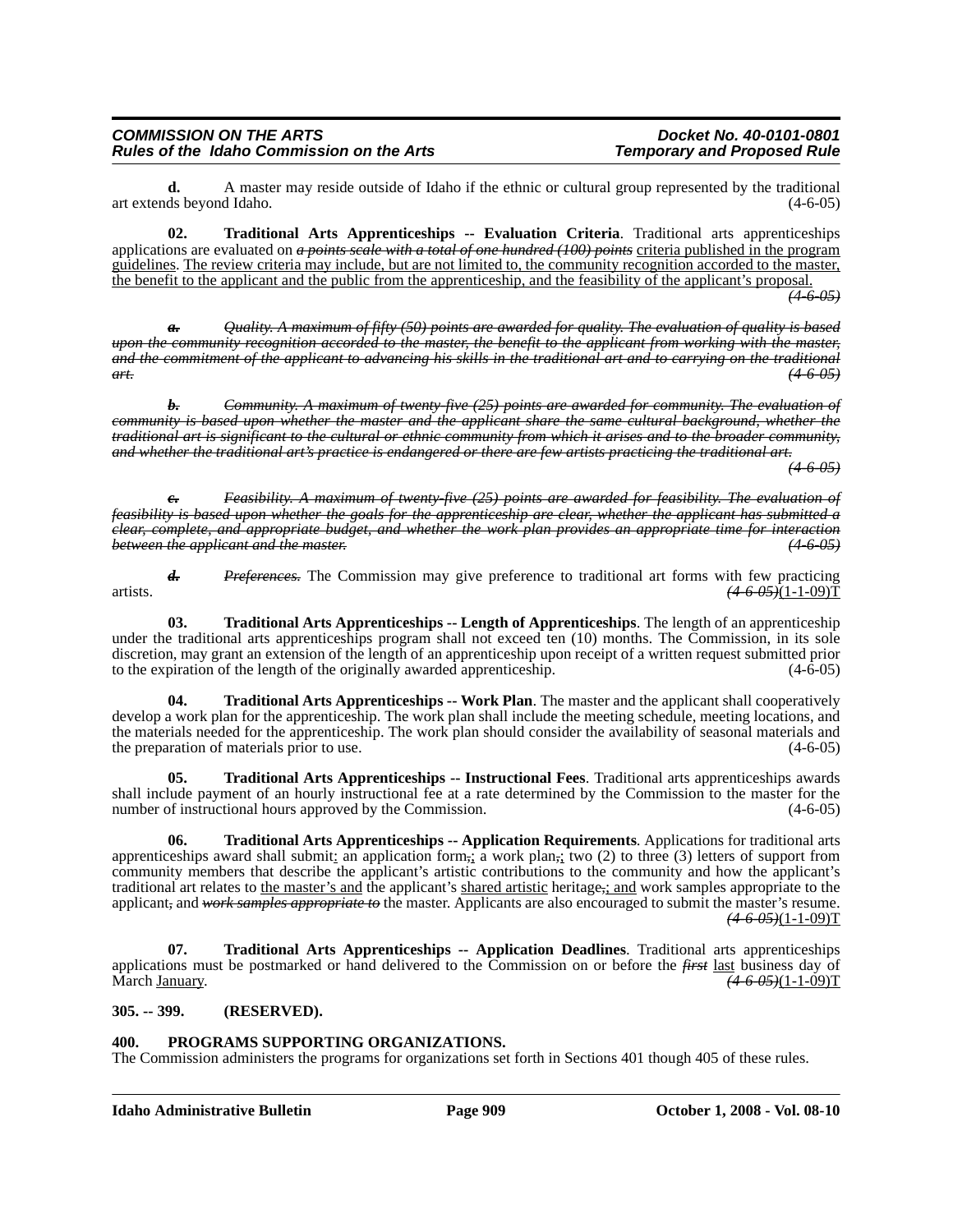$(4-6-05)$ 

**01. Organizations -- Significant Changes**. Applicants that experience significant changes in the applicant's staff, programming, or finances following submission of an application and prior to a program award must notify the Commission of the changes in writing.

**02. Organizations -- General Evaluation Criteria**. The Commission reviews application*s* materials for support of public programs in the arts provided by organizations using the following general criteria. These general criteria are encompassed within the point totals and specific evaluation criteria of each program. Applicants should include substantiation for each of the criteria in the application.  $(4-6-0.06)(1-1-0.09)$ should include substantiation for each of the criteria in the application.

**a.** Community support through fund-raising or other community financial support.  $(4-6-05)$ 

**b.** Accuracy of the budget submitted with the application materials.  $(4.6-0.65)(1-1-0.09)$ T

**c.** Involvement of Idaho artists and arts organizations. Use of out-of-state resources is permitted if the applicant demonstrates that the resources are not available with Idaho or if their use supplements the resources available locally. (4-6-05)

#### *d. The applicant's financial need and access to financial and artistic resources. (4-6-05)*

*e***<u>d</u>.** The applicant's commitment to make the arts accessible to all members of the public. Accessibility includes the ability of persons with special needs, ethnic groups, occupational groups, senior citizens, and young audiences to access the arts. Accessibility also includes consideration of the location and ease of use of facilities, content of the activities, and the planning process. Applicants must include documentation showing that the applicant invited pertinent cultural and community groups to participate in the applicant's planning process.

*f***e.** The applicant's commitment to fairly compensating artists. (4-6-05)

*g***f.** The applicant's use of admission fees, where applicable, to provide financial support for the subject of the application. The Commission encourages the use of admission fees. (4-6-05)

**03. Acquisition or Commission of Works**. Applicants seeking funding for the acquisition of works of art or the commission of new works of art must meet the following criteria. The applicant must: (4-6-05)

**a.** Maintain a permanent exhibition facility that is open to the public. (4-6-05)

- **b.** Demonstrate excellent management and security practices. (4-6-05)
- **c.** Maintain an ongoing exhibition program or a permanent collection. (4-6-05)

**04. College and University Applicants**. The Commission will accept applications from college and university applicants if the applicant presents and markets its arts activities to the general public and the subject of the application is supplementary to the applicant's regular curriculum. College and university applicants are not eligible for *General Operating Support* Public Programs in the Arts grants or for Cultural Facilities grants. College and university applicants must provide matching contributions from non-public funds. The Commission will not classify organizations affiliated with a college or university, operating as a separate tax-exempt organization and applying as the separate tax-exempt organization, as a college or university applicant. *(4-6-05)*(1-1-09)T

#### **401. QUICKFUND\$ FOR ORGANIZATIONS.**

QuickFund\$ grants provide timely assistance to arts organizations for professional advice or training, pilot arts projects, projects essential to the initial growth of an organization, or new programs. The Commission will not award QuickFund\$ grants for arts programs, arts events, or aspects of arts events that occur annually or that exceed the term of the award. QuickFund\$ grants are available to organizations for QuickProjects and training and advice.

*(4-6-05)*(1-1-09)T

**01. QuickFund\$ -- QuickProjects**. QuickProjects provides funds for pilot arts projects, projects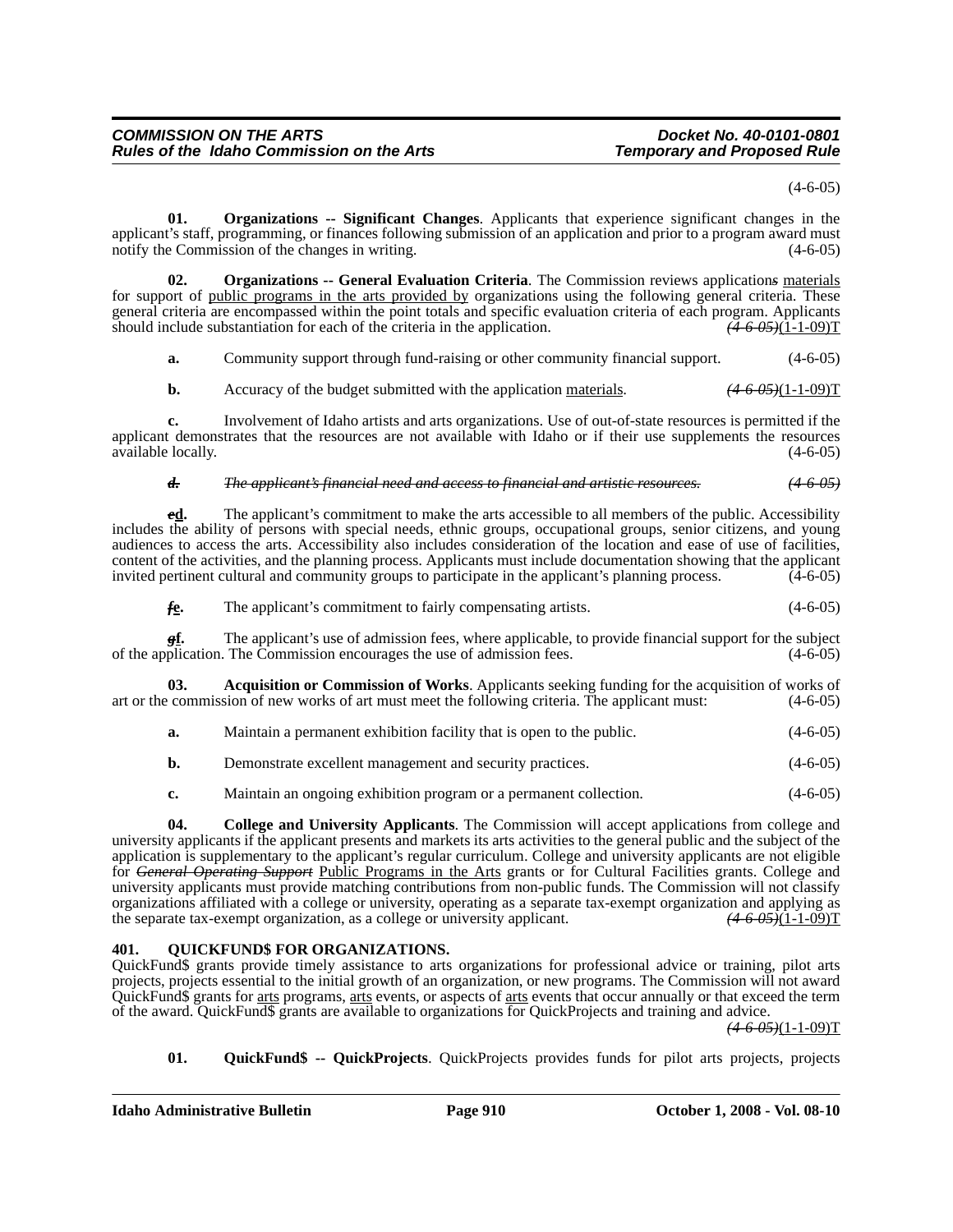essential to the initial growth of an organization, or new programs. (4-6-05)

**02. QuickFund\$ -- Training and Advice**. Training and advice awards provide funds for management consultancies and artistic consultancies. Management consultancies address aspects of the organization's operations such as fund-raising, technology, marketing, public relations, organizational development, audience development, long-range planning, program development, accessibility planning, and board or financial management. Artistic consultancies address aspects of the organization's arts projects such as voice instruction, lighting design, exhibition design, or conservation studies. (4-6-05)

**03. QuickFund\$ -- Evaluation Criteria**. QuickFund\$ grant applications from organizations are evaluated on *a point scale with a total of one hundred (100) points* criteria published in the program guidelines. The review criteria may include, but are not limited to, the artistic quality of the applicant, the applicant's management capacity, and the access and involvement of the community in the project or activity. *Encompassed within the criteria below are* The Commission may include the general criteria set forth in Subsection 400.03 of these rules within the criteria published in the program guidelines. *(4-6-05)*

*a. Artistic Quality. A maximum of fifty (50) points are awarded for artistic quality. The evaluation of artistic quality is based upon the programs produced by the applicant and the appropriateness of the applicant's projects to the applicant's mission. (4-6-05)*

*b. Management. A maximum of twenty-five (25) points are awarded for management. The evaluation of the applicant's management is based upon whether the applicant's resources and the plan for carrying out the subject of the application demonstrate that the applicant can accomplish the project or activity successfully. The evaluation also includes whether the applicant has submitted a clear, complete, and appropriate budget and whether applicants for training and advice awards have clearly identified the purpose and need for the award. (4-6-05)*

*c. Community Involvement and Access. A maximum of twenty-five (25) points are awarded for community involvement and access. The evaluation of community involvement and access is based upon the appropriateness and breadth of community involvement in the proposed project or activity and the public's access to the project or activity. (4-6-05)*

*d. Preferences.* The Commission may give preference to applicants whose annual operating budget is less than fifty thousand dollars (\$50,000) and to applicants who have not previously received funds from a Commission program.  $(4-6.05)(1-1-0.09)$ T Commission program.

**04. QuickFund\$ -- Matching Contributions**. The applicant must provide matching contributions equaling the requested funds. (4-6-05)

**05. QuickFund\$ -- Application Requirements**. Applicants for QuickFund\$ for organizations shall submit an application form; the resumes of key consultants, artists, or personnel; a list of the current board of directors of the organization with affiliation and contact information; an Internal Revenue Service tax determination letter, if applicable; and work samples reflecting prior projects or as applicable to the project or activity that is the subject of the application. Applicants should also submit no more than five (5) documents supporting the application such as brochures, letters from community partners, or work samples of participating artists. (4-6-05) such as brochures, letters from community partners, or work samples of participating artists.

**06. QuickFund\$ -- Application Deadlines**. QuickFund\$ applications must be postmarked or hand delivered to the Commission on or before the *first* second Monday of March, June, September, or December.

*(4-6-05)*(1-1-09)T

#### **402. CULTURAL FACILITIES AND PUBLIC ART GRANTS.**

Cultural Facilities and Public Art Grants encourage local, public, and private support for feasibility studies, renovation or construction of performance, exhibition or artist spaces, purchases of equipment and fixtures for such spaces, and public arts projects. Cultural Facilities and Public Art Grants are awarded for single-phase projects that can be completed in one (1) year and multi-phase projects where all of the individual phases of the project can be completed over a period that does not exceed five (5) years. The award of funding by the Commission does not guarantee funding for more than one (1) phase of a multi-phase project.  $(4.6.05)(1-1-0.09)$ guarantee funding for more than one (1) phase of a multi-phase project.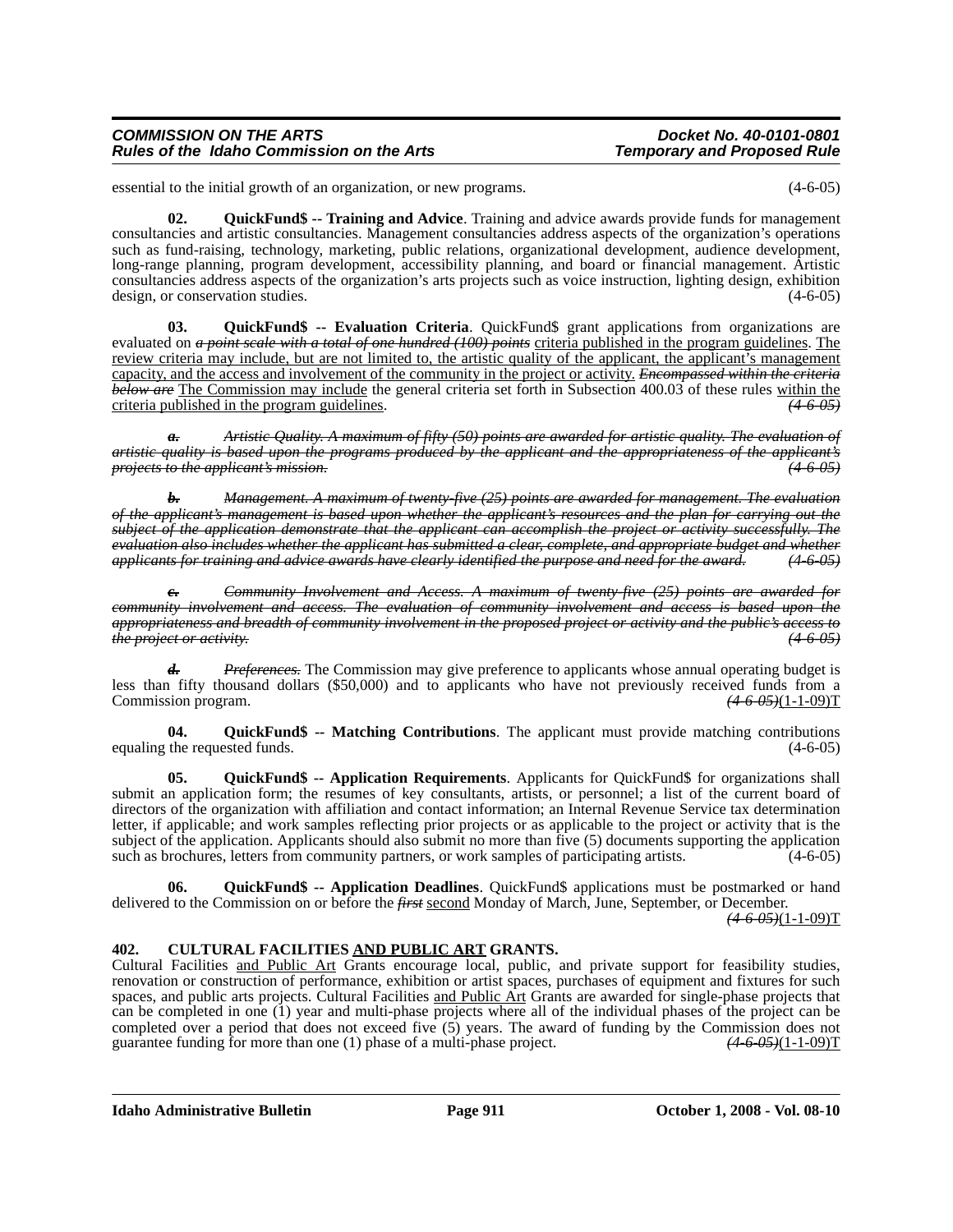#### **01. Cultural Facilities and Public Art Grants -- Funding Limitations and Requirements**.

*(4-6-05)*(1-1-09)T

**a.** Applicants who have received Cultural Facilities and Public Art Grants for five (5) consecutive fiscal years are ineligible for Cultural Facilities and Public Art Grants for one (1) fiscal year. *(4-6-05)*(1-1-09)T

**b.** College and university applicants are ineligible for Cultural Facilities and Public Art Grants. *(4-6-05)*(1-1-09)T

**c.** The Commission will not award a Cultural Facilities and Public Art Grant for the purchase or none-motorized vehicles.  $(4.6.05)(1-1-0.09)$ maintenance of motorized or non-motorized vehicles.

**d.** Construction and renovation using a Cultural Facilities and Public Art Grant must comply with all federal, state, and local laws including laws governing the access of persons with disabilities, facilities on the National Register of Historic Places, and building, zoning, and other codes.  $(4-6-0.05)(1-1-0.09)$ National Register of Historic Places, and building, zoning, and other codes.

**e.** The Commission will not fund construction and renovation using a Cultural Facilities and Public Art Grant unless the primary purpose of the construction or renovation is for the presentation of the arts to the public.  $(4-6-05)(1-1-09)T$ 

**02. Cultural Facilities and Public Art Grants -- Feasibility Studies**. Applicants for renovation or construction of facilities must submit a feasibility study. The extent of the feasibility study must match the significance of the project. The feasibility study must contain an analysis of the vision and planning for the project. *(4-6-05)*(1-1-09)T

**03. Cultural Facilities and Public Art Grants -- Evaluation Criteria**. Cultural Facilities and Public Art Grant applications from organizations are evaluated on *a point scale with a total of one hundred (100) points* criteria published in the program guidelines. The review criteria may include, but are not limited to, the planning for the project and the applicant's management capacity. *Encompassed within the criteria below are* The Commission may include the general criteria set forth in Subsection 400.03 of these rules within the criteria published in the program guidelines.  $\sqrt{4.6-0.09}$   $(1.1-0.09)$  T program guidelines.

*a. Planning. A maximum of fifty (50) points are awarded for planning. The evaluation of planning is based upon evidence of community-wide involvement in and need for the project, attention given to maintaining the building's historic integrity, if applicable, the adequacy of the facility to house equipment or fixtures purchased with the funds, and the relevance of equipment or fixtures purchased with the funds to the applicant's mission or programming. (4-6-05)*

*b. Management. A maximum of fifty (50) points are awarded for management. The evaluation of management is based upon the community impact or support for the project, and whether the applicant's resources and the plan for carrying out the project demonstrates that the applicant can accomplish the project successfully. The evaluation also includes whether the applicant has submitted a clear, complete, and appropriate budget, whether a multi-phase project is on schedule, and the applicant's ability to address the long-term care and conservation of public art acquired during the project. (4-6-05)*

**04. Cultural Facilities and Public Art Grants -- Matching Contributions**. The applicant must provide cash contributions equaling the requested funds. *(4-6-05)*(1-1-09)T

#### **05. Cultural Facilities and Public Art Grants -- Application Requirements**. *(4-6-05)*(1-1-09)T

**a.** Single-phase Projects. Applicants for single-phase Cultural Facilities and Public Art Grants shall submit an application form; the resumes of key consultants, artists, or personnel; a list of the current board of directors of the organization with affiliation and contact information; an Internal Revenue Service tax determination letter, if applicable; three (3) current competitive bids for the project; a feasibility study, if applicable; a timeline for the project; blueprints and design drawings, if applicable; an historic significance report, if applicable; evidence of property or facility ownership or lease of the property or facility if the project involves construction or the installation of equipment or fixtures; and proof of adequate liability and fire insurance for the project. Applicants should also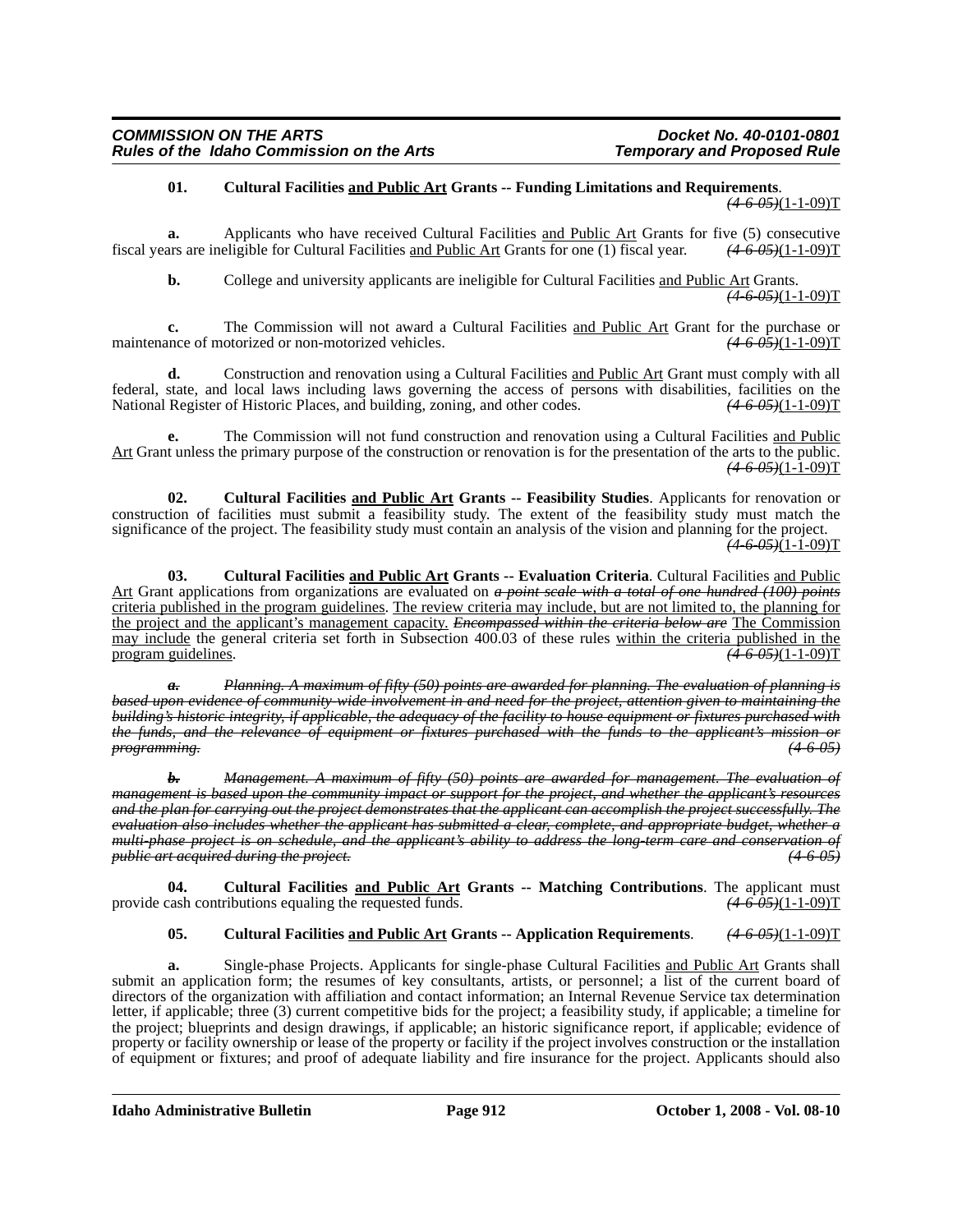submit no more than five (5) documents supporting the application such as brochures, letters from community partners, or work samples of participating artists. Applicants are also encouraged to submit a list of in-kind contributions to the project. *(4-6-05)*(1-1-09)T

**b.** Multi-phase Projects. Applicants for multi-phase Cultural Facilities and Public Art Grants shall submit the items required of applicants for single-phase Cultural Facilities and Public Art Grants. The feasibility study shall have been completed in the prior three  $(3)$  years. In addition, applicants for multi-phase Cultural Facilities and Public Art Grants shall submit a progress report based upon the original project plan containing an explanation of any delays or changes to the plan, and the original specifications for bids with a comparative summary sheet. Applicants for public art projects are not required to submit the original specifications for bids for the project.

*(4-6-05)*(1-1-09)T

**06. Cultural Facilities and Public Art Grants -- Application Deadline**. Cultural Facilities and Public Art Grant applications must be postmarked or hand delivered to the Commission on or before the last business day of January. *(4-6-05)*(1-1-09)T

#### **403.** *GENERAL OPERATING SUPPORT* **PUBLIC PROGRAMS IN THE ARTS GRANTS.**

*General Operating Support* Public Programs in the Arts Grants are designed to *stabilize the financial base* support public arts programs of Idaho's established arts organizations*,* by assisting the organizations in *long-range* program planning*,* and *aid in expansion of current programs* business stabilization. *General Operating Support* Public Programs in the Arts Grants are awarded as *single-year grants or* multi-year grants.

#### **01.** *General Operating Support Grants* **Public Programs in the Arts -- Funding Limitations and Requirements**. *(4-6-05)*(1-1-09)T

**a.** The primary mission of the applicant must be the production, presentation, or support of the arts. (4-6-05)

**b.** College and university applicants are ineligible for *General Operating Support Public Programs in* the Arts Grants. *(4-6-05)*(1-1-09)T

**c.** Applicants *for a single year grant* must have been operating as a tax-exempt organization for thirty-six (36) months prior to the application deadline. *Applicants for a multi-year grant must have been operating*<br>*as a tax-exempt organization for sixty (60) months prior to the application deadline.* (4-6-05)(1-1-09 *as a tax-exempt organization for sixty (60) months prior to the application deadline.* 

**d.** The responsibility for the applicant's operation must rest with a *single individual. If the applicant is seeking a multi-year grant, a full-time* paid staff person *must hold the responsibility*. *(4-6-05)*(1-1-09)T

**e.** *The applicant must employ artists.* Applicants *for multi-year grants* must *employ artists on a regular basis and* compensate artists according to the prevailing community standard for the artist's discipline. *(4-6-05)*(1-1-09)T

**f.** Applicants who have failed to reduce or have increased a budget deficit for three (3) consecutive years must demonstrate that the applicant has ended the applicant's most recent fiscal year with a balanced budget and that the applicant has made a significant effort to reduce the deficit during the applicant's current fiscal year. Applicants with a budget deficit must also provide a deficit-elimination schedule approved by the applicant's governing body and acceptable to the Commission. (4-6-05)

**02.** *General Operating Support* **Public Programs in the Arts Grants -- Evaluation Criteria**. *General Operating Support* Public Programs in the Arts Grant applications are evaluated on *a point scale with a total of one hundred (100) points* criteria published in the program guidelines. The review criteria may include, but are not limited to, the artistic quality of the applicant, the applicant's management capacity, and the community involvement and access to the proposed use of grant funds. *Encompassed within the criteria below are* The Commission may include the general criteria set forth in Subsection 400.03 of these rules within the criteria published in the program guidelines. Applicants of similar size and resources are reviewed based upon their gross annual operating budget, staff, longevity, location in a rural or urban county, and the criteria *listed below* in the program guidelines.

*(4-6-05)*(1-1-09)T

**Idaho Administrative Bulletin Page 913 October 1, 2008 - Vol. 08-10**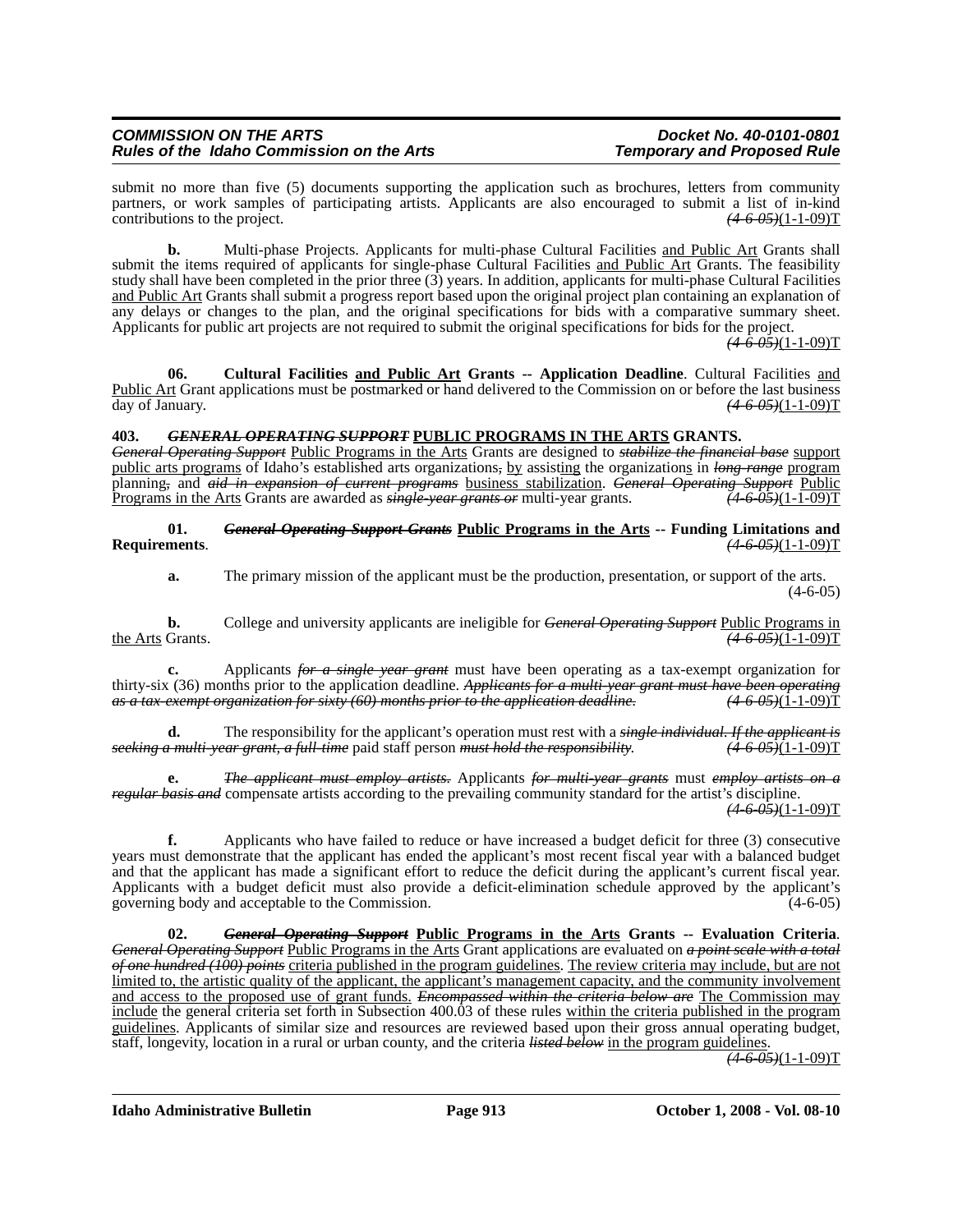*a. Artistic Quality. A maximum of fifty (50) points are awarded for artistic quality. The evaluation of artistic quality is based upon whether the applicant produces programs of high artistic quality that are appropriate for the organization's stated mission. (4-6-05)*

*b. Management. A maximum of twenty-five (25) points are awarded for management. The evaluation of management is based upon whether the applicant's resources and the plan for using the grant and marketing during the term of the grant demonstrates that the applicant can successfully operate during and after the grant period. The evaluation also includes whether the applicant has submitted a clear, complete, and appropriate budget and whether there is an effective means of evaluating the organization's progress following award of a grant.*

*(4-6-05)*

*c. Community Involvement and Access. A maximum of twenty-five (25) points are awarded for community involvement and access. The evaluation of community involvement and access is based upon the applicant's knowledge of audience and community needs, the applicant's use of local cooperative planning, the extent to which community needs are met by the applicant's plan for use of grant funds, whether the applicant's plan for use of grant funds includes and benefits new, underserved, or nontraditional constituencies, and whether the applicant provides access to its programs to persons with disabilities. (4-6-05)*

**03.** *General Operating Support* **Public Programs in the Arts Grants -- Matching Contributions**. Applicants must provide matching contributions equal to the *requested* grant funds. *(4-6-05)*(1-1-09)T

**04.** *General Operating Support* **Public Programs in the Arts Grants -- Discipline Rotation**. Multiyear *General Operating Support* Public Programs in the Arts Grants are awarded to applicants based upon the discipline primarily supported by the applicant in a three (3) year rotation. Beginning with 2005, the rotation cycle is as follows: *(4-6-05)*(1-1-09)T

| а. | Year one $(1)$ - literature;                         | $(4-6-05)$                     |
|----|------------------------------------------------------|--------------------------------|
| b. | Year two $(2)$ - craft, design, and visual arts; and | $\frac{(4-6-0.5)(1-1-0.9)}{T}$ |
| c. | Year three $(3)$ - <u>media and</u> performing arts. | $\frac{(4.6.05)(1-1-09)}{T}$   |

#### **05.** *General Operating Support* **Public Programs in the Arts Grants -- Application Requirements**. *(4-6-05)*(1-1-09)T

**a.** Initial Application. Applicants for *General Operating Support* Public Programs in the Arts Grants shall submit an application form*; a copy of the applicant's financial statement for the most recent fiscal year of the applicant, with authorizing signatures; the resumes of key consultants and personnel; a list of the current board of directors of the organization with affiliation and contact information; a current two (2) to five (5) year long-range plan; an Internal Revenue Service tax determination letter; work samples reflecting prior and on-going projects; and a list of potential and confirmed programming events for the applicant's current programming season. Applicants should also submit no more than five (5) documents supporting the application such as brochures or letters from community partners*. Upon receipt of the award notification and agreement, applicants shall submit an executed award agreement to accept the grant. *(4-6-05)*(1-1-09)T

**b.** Interim Applications. Recipients of multi-year *General Operating Support* Public Programs in the Arts Grants shall submit an interim application form on or before the last business day in January of the first and second years of the grant. *(4-6-05)*(1-1-09)T

**06.** *General Operating Support* **Public Programs in the Arts Grants -- Application Deadlines.** *General Operating Support* Public Programs in the Arts Grant applications must be postmarked or hand delivered to the Commission on or before the last business day of January. *(4-6-05)*(1-1-09)T

#### **404.** *PROJECT SUPPORT* **ENTRY TRACK GRANTS.**

*Project Support* Entry Track Grants *encourage a variety of quality arts activities in the state of Idaho by supporting specific arts associated projects. A project may be a single event or activity or a season of events or activities* are the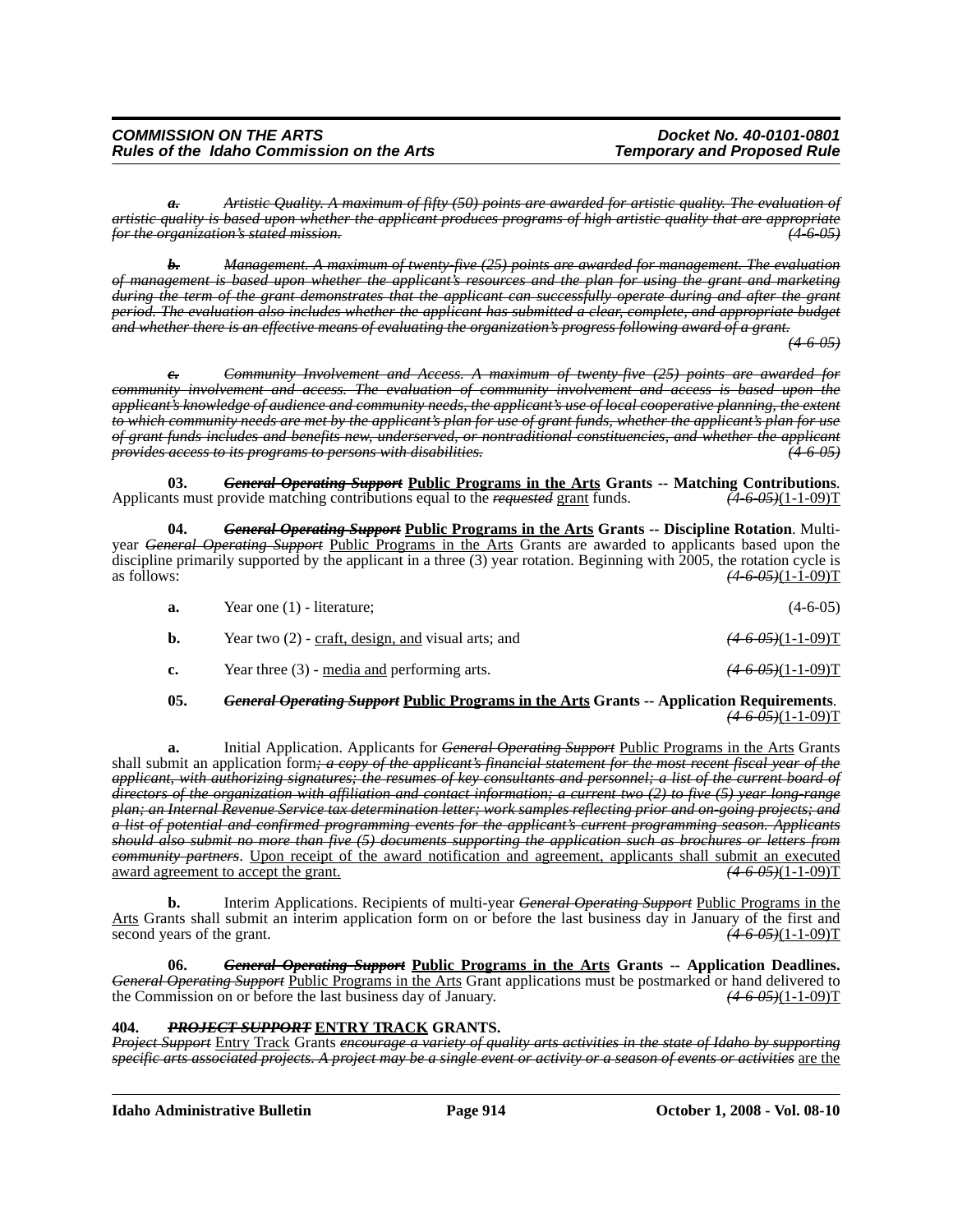entry point for Idaho arts organizations that are eligible for Public Programs in the Arts funding and are new to the Idaho Commission on the Arts programs. Entry Track Grants also support the public programs in the arts delivered by university-based arts organizations. *(4-6-05)*(1-1-09)T

#### **01.** *Project Support* **Entry Track Grants -- Funding Limitations and Requirements**. *(4-6-05)*

*a. Applicants may collaborate with one (1) or more organizations on the event or activity. The applicant must control the use of funding from the Project Support Grant, sign the application, and accept all legal and contractual obligations of the program. The Commission will consider the applicant as submitting the application and receiving the program award for the purposes of the exclusions related to the number of applications and program awards in Subsection 202.04 of these rules. (4-6-05)*

*b.* Current applicants for or recipients of a *General Operating Support* Public Programs in the Arts Grant are ineligible for an *Project Support* Entry Track Grant *only if the project is not a part of the recipient's normal season and is not included in the budget submitted with the General Operating Support application*. *The Commission will evaluate the project proposals of current applicants for or recipients of a General Operating Support Grant as provided in the criteria for artistic quality set forth in Paragraph 404.02.a. of these rules.* Current recipients of a QuickFund\$ QuickProjects Grant for Organizations are ineligible for an Entry Track Grant. *(4-6-05)*(1-1-09)T

**02.** *Project Support* **Entry Track Grants -- Evaluation Criteria**. *Project Support* Entry Track Grant applications are evaluated on *a point scale with a total of one hundred (100) points* criteria published in the program guidelines. The review criteria may include, but are not limited to, the artistic quality of the applicant, the applicant's management capacity, and the access and involvement of the community in the project. *Encompassed within the criteria below are* The Commission may include the general criteria set forth in Subsection 400.03 of these rules within the criteria published in the program guidelines.  $(4-6-05)$ 

*a. Artistic Quality. A maximum of fifty (50) points are awarded for artistic quality. The evaluation of artistic quality is based upon the artistic merit and rationale for the project, the relationship of the program to the organization's stated mission, and whether an applicant who is a recipient of or has applied for a General Operating Support Grant is proposing a project that is new, risk-taking, serves a non-traditional audience, or is a collaboration between two (2) or more arts organizations or other community development organizations. (4-6-05)*

*b. Management. A maximum of twenty-five (25) points are awarded for management. The evaluation of management is based upon whether the applicant's resources and the plan for using the grant and marketing during the term of the grant demonstrates that the applicant can successfully carry out the project. The evaluation also includes whether the applicant has submitted a clear, complete, and appropriate budget and whether there is an effective means of evaluating the project. (4-6-05)*

*Community Involvement and Access. A maximum of twenty-five (25) points are awarded for community involvement and access. The evaluation of community involvement and access is based upon the applicant's use of local cooperative planning, the extent to which community needs are met by the applicant's plan for use of grant funds, whether the applicant's plan for use of grant funds includes and benefits new, underserved, or nontraditional constituencies, and whether the applicant provides access to its programs to persons with disabilities. (4-6-05)*

*Preferences*. The Commission may give preference to applicants who have not applied for a General Operating Support Grant. *(4-6-05)*(1-1-09)T

**03.** *Project Support* **Entry Track Grants -- Grant Amounts and Matching Contributions**. *The Project Support Grant shall not exceed one-half (1/2) of the costs for the event or activity. Applicants* Recipients of Entry Track Grants must provide cash contributions equaling the *requested funds* grant. *(4-6-05)*(1-1-09)T

**04.** *Project Support* **Entry Track Grants -- Application Requirements**. Applicants for *Project Support* Entry Track Grants shall submit an application form; the resumes of key consultants and personnel; a list of the current board of directors of the organization with affiliation and contact information; an Internal Revenue Service tax determination letter, if applicable; work samples reflecting prior and on-going projects; and a list of potential and confirmed programming events for the applicant's current programming season. Applicants should also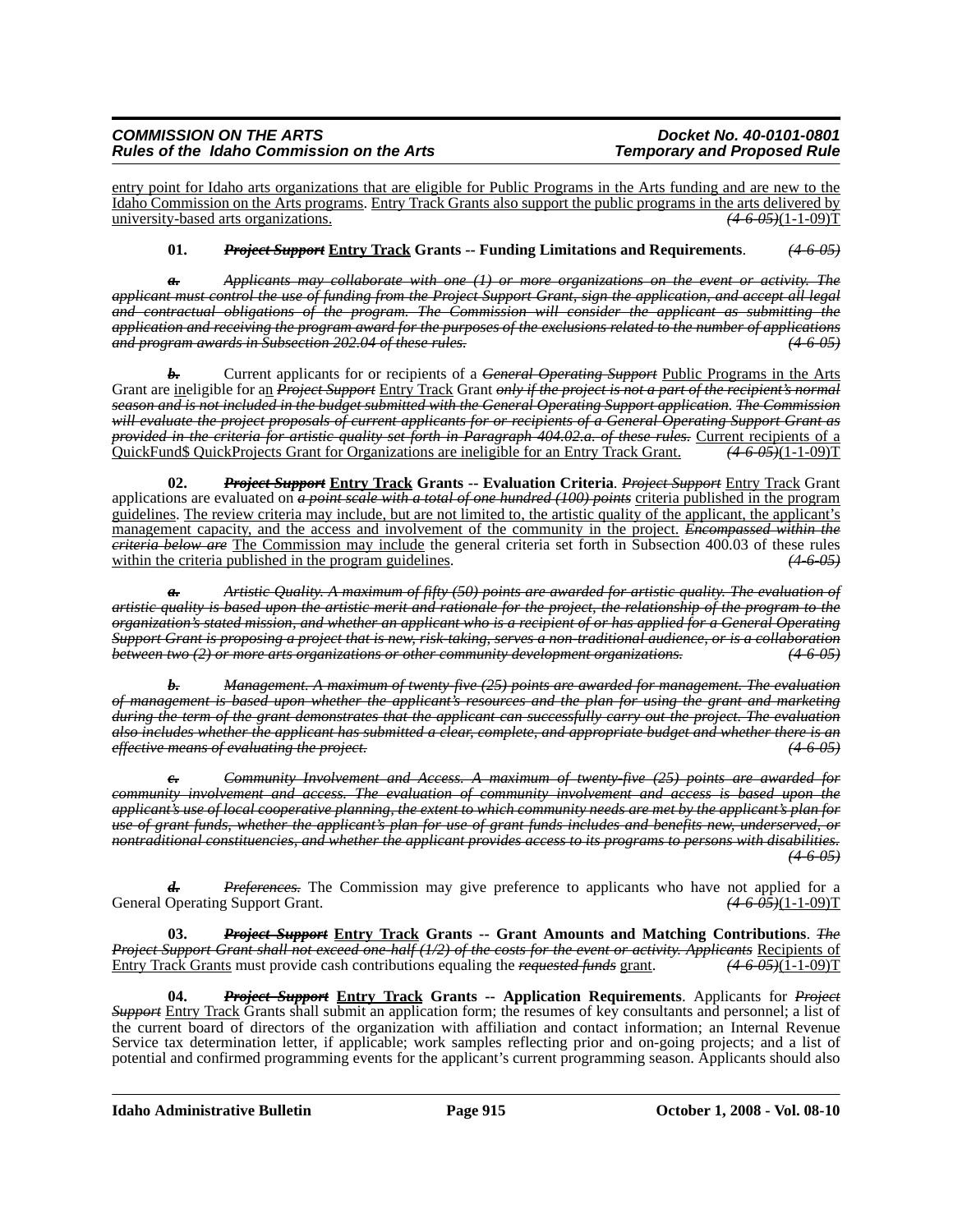submit no more than five (5) documents supporting the application such as brochures or letters from community partners. Applicants are encouraged to submit a list of in-kind contributions to the project.  $(4.6.05)(1-1-0.09$ partners. Applicants are encouraged to submit a list of in-kind contributions *to the project*.

**05.** *Project Support* **Entry Track Grants -- Application Deadline**. *Project Support* Entry Track Grant applications must be postmarked or hand delivered to the Commission on or before the last business day of January. *(4-6-05)*(1-1-09)T

#### *(BREAK IN CONTINUITY OF SECTIONS)*

#### **500. SUPPORT FOR ARTS EDUCATION.**

The Commission administers the programs supporting arts education set forth in Sections 501 though 50*4*3 of these rules. The following programs are available to individuals: Arts in Education *Artist Roster* Directory of Teaching Artists, QuickFund\$ for professional development for educators, and QuickFund\$ Teacher Incentive Grants. The following programs are available to organizations: QuickProjects for education, *ArtsPowered Learning Grants, and Creative Alternatives for Youth* Arts Education Project Grants. The Commission will not issue a*n award* grant to organizations under a program for individuals or issue a*n award* grant to an individual under a program for organizations. *(4-6-05)*(1-1-09)T

# **501. ARTS IN EDUCATION** *ARTIST ROSTER* **DIRECTORY OF TEACHING ARTISTS.** The Arts in Education *Artist Roster* Directory of Teaching Artists is an online listing of artists who share their unique

art forms in schools and communities. The Arts in Education *Artist Roster* Directory of Teaching Artists does not provide funding to recipients. Recipients may set fees, schedules, and activities in collaboration with schools.

*(4-6-05)*(1-1-09)T

01. Arts in Education Artist Roster Directory of Teaching Artists -- Evaluation Criteria.<br>Applicants for the Arts in Education Artist Roster Directory of Teaching Artists are evaluated based upon the applicant's artistic skills, communication skills, and the applicant's proposals for arts in education. *(4-6-05)*(1-1-09)T

**02. Arts in Education** *Artist Roster* **Directory of Teaching Artists -- Application Requirements**. Applicants for the Arts in Education *Artist Roster* Directory of Teaching Artists shall submit an application form, a resume, an artist statement, work samples appropriate to the applicant's discipline, three (3) letters of recommendation from persons familiar with the applicant's artistic ability and communication skills, and support materials such as letters of acceptance, brochures, articles, workshop information, and resumes of master artists under which the applicant has studied.  $(4-6.95)(1-1.09)$ T which the applicant has studied.

**03. Arts in Education** *Artist Roster* **Directory of Teaching Artists -- Application Deadlines**. Arts Education *Artist Roster* Directory of Teaching Artists applications must be postmarked or hand delivered to the Commission on or before the *first* last business day of June in even numbered years. (4.6.05)(1-1-09)T Commission on or before the *first* last business day of June in even numbered years.

#### **502. QUICKFUND\$ FOR ARTS EDUCATION.**

QuickFund\$ grants support professional development or short-term projects that enliven or improve arts learning as an integral part of the education of Idaho's youth. QuickFund\$ grants are available for professional development for educators, teacher incentive grants, and QuickProjects for education. (4-6-05) educators, teacher incentive grants, and QuickProjects for education.

**01. QuickFund\$ -- Professional Development for Educators**. QuickFund\$ for professional development for educators provides support to teachers, educators, and artists *on* in the Arts in Education *Artist Roster* Directory of Teaching Artists to attend conferences, seminars, workshops, or summer educational events that provide training in arts curricula, arts teaching, arts assessment, arts integration, or related topics. *(4-6-05)*(1-1-09)T

**02. QuickFund\$ -- Teacher Incentive Grants**. Teacher incentive grants provide support to teachers for activities that enliven or improve arts learning in the classroom. (4-6-05)

**03. QuickFund\$ -- QuickProjects for Education**. QuickProjects for education provides support for short-term projects that enliven or improve arts learning as an integral part of the education of Idaho's youth.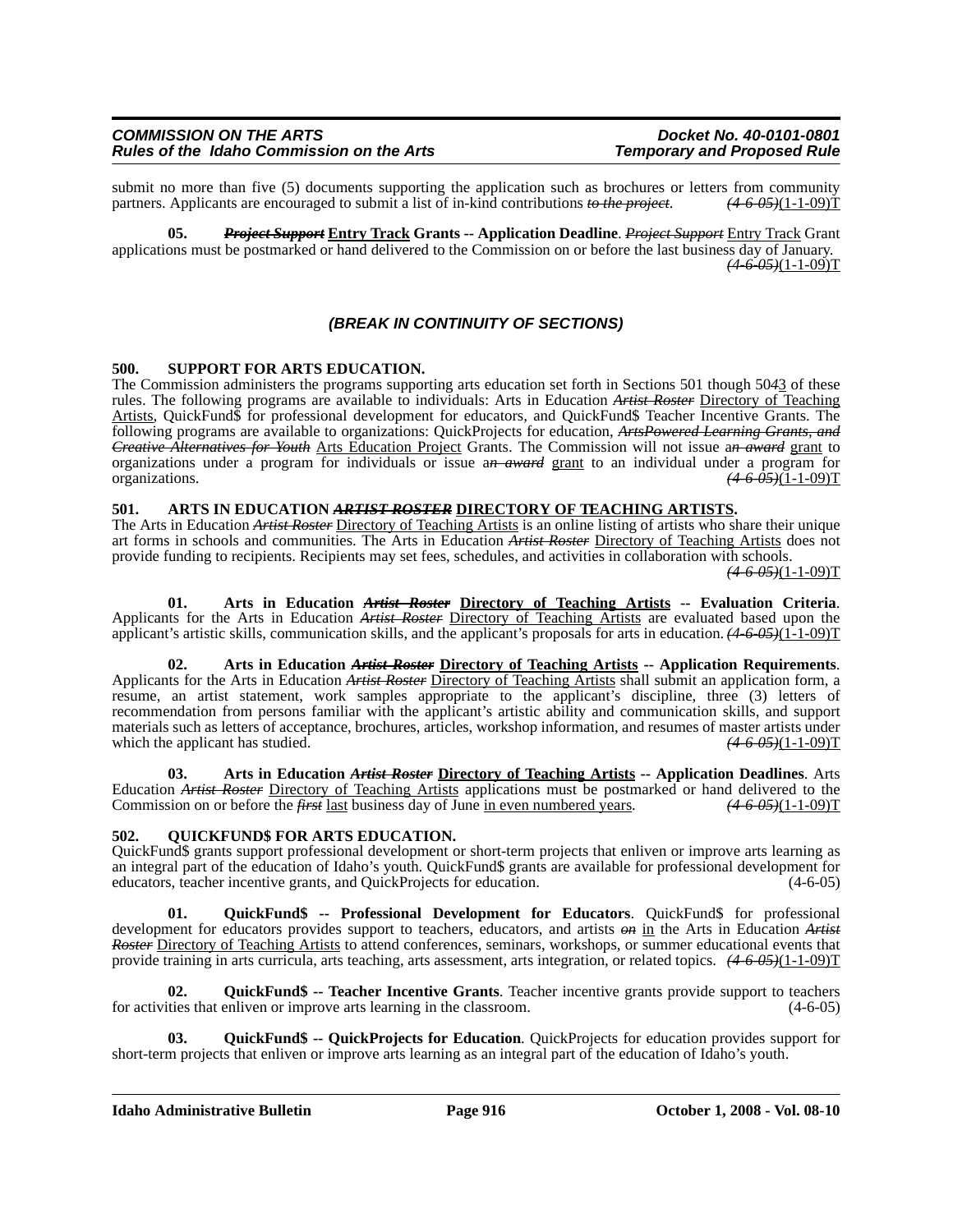$(4-6-05)$ 

#### **04. QuickFund\$ -- Evaluation Criteria**. (4-6-05)

**a.** Professional Development for Educators and Teacher Incentive Grants. QuickFund\$ applications for professional development for education and teacher incentive grants are available to individuals who are educators or an artist *on* in the Arts in Education *Artist Roster* Directory of Teaching Artists. Applications are evaluated on *a point scale with a total of one hundred (100) points* criteria published in the program guidelines. The review criteria may include, but are not limited to, the artistic quality of the applicant, the feasibility of the project and the opportunity for artistic growth from the project.  $(4-6-0.05)(1-1-0.09)$ 

*i. Artistic and Individual Quality. A maximum of fifty (50) points are awarded for artistic and individual quality. Artistic and individual quality is evaluated based upon whether the applicant's past work history demonstrates experience working with arts or education projects of high quality, the artistic or educational merit and the rationale of the proposed project or experience, and the relation or application of the proposed activity or event to the vision or the mission of the school or organization where the applicant teaches Idaho youth. (4-6-05)*

*Feasibility. A maximum of twenty-five (25) points are awarded for feasibility. The evaluation of feasibility is based upon whether the applicant's ability and plan demonstrates the applicant can realistically accomplish the activity or event and whether the budget is clear and correlates with the applicant's description of the activity or event. (4-6-05)*

*iii. Professional and Artistic Growth. A maximum of twenty-five (25) points are awarded for professional and artistic growth. The evaluation of artistic growth is based upon whether the opportunity has the potential to significantly affect or enhance the applicant's artistic development, professional skills, or teaching skills. The evaluation also considers whether the applicant demonstrates that the activity or event will improve student learning in the arts. (4-6-05)*

**b.** QuickProjects for Education. QuickFund\$ applications for QuickProjects for education are available to: arts organizations *and* that do not receive Public Programs in the Arts Grants or Entry Track Grants in the same fiscal year; schools; units of local, county, or tribal government, and organizations determined to be taxexempt by the Internal Revenue Service that provide arts services for the general public. Applications are evaluated on *a point scale with a total of one hundred (100) points* criteria published in the program guidelines. The review criteria may include, but are not limited to, the artistic quality of the applicant, the management capacity of the applicant, and community involvement and access to the project. *(4-6-05)*

*i. Artistic Quality. A maximum of fifty (50) points are awarded for artistic quality. Artistic quality is evaluated based upon the artistic and educational merit and rationale of the project, the relation of the project to the vision or mission of the school or organization where it will be implemented, and whether the artists, consultants, personnel, and presenters carrying out the project are qualified to carry out the project's activities and appropriate for the Idaho youth attending the project. (4-6-05)*

*ii. Management. A maximum of twenty-five (25) points are awarded for management. The evaluation of management is based upon whether the roles and responsibilities of key personnel, community, and school partners, artists, and outside consultants are identified and clearly defined and whether the budget is clear and correlates with the applicant's description of the activity or event.* 

*iii. Community Involvement and Access. A maximum of twenty-five (25) points are awarded for community involvement and access. The evaluation of community involvement and access is based upon whether the plan for the project reflects the community's demographics, including students, teachers, parents, administrators, and other community members. The evaluation is also based upon the applicant's plans to inform and involve the community, including publicity efforts. (4-6-05)*

*Preferences*. The Commission may give preference to applicants who have not previously received<br>
'ommission program. (4-6-05)(1-1-09)T funds through a Commission program.

**05. QuickFund\$ -- Matching Contributions**. Applicants for a professional development for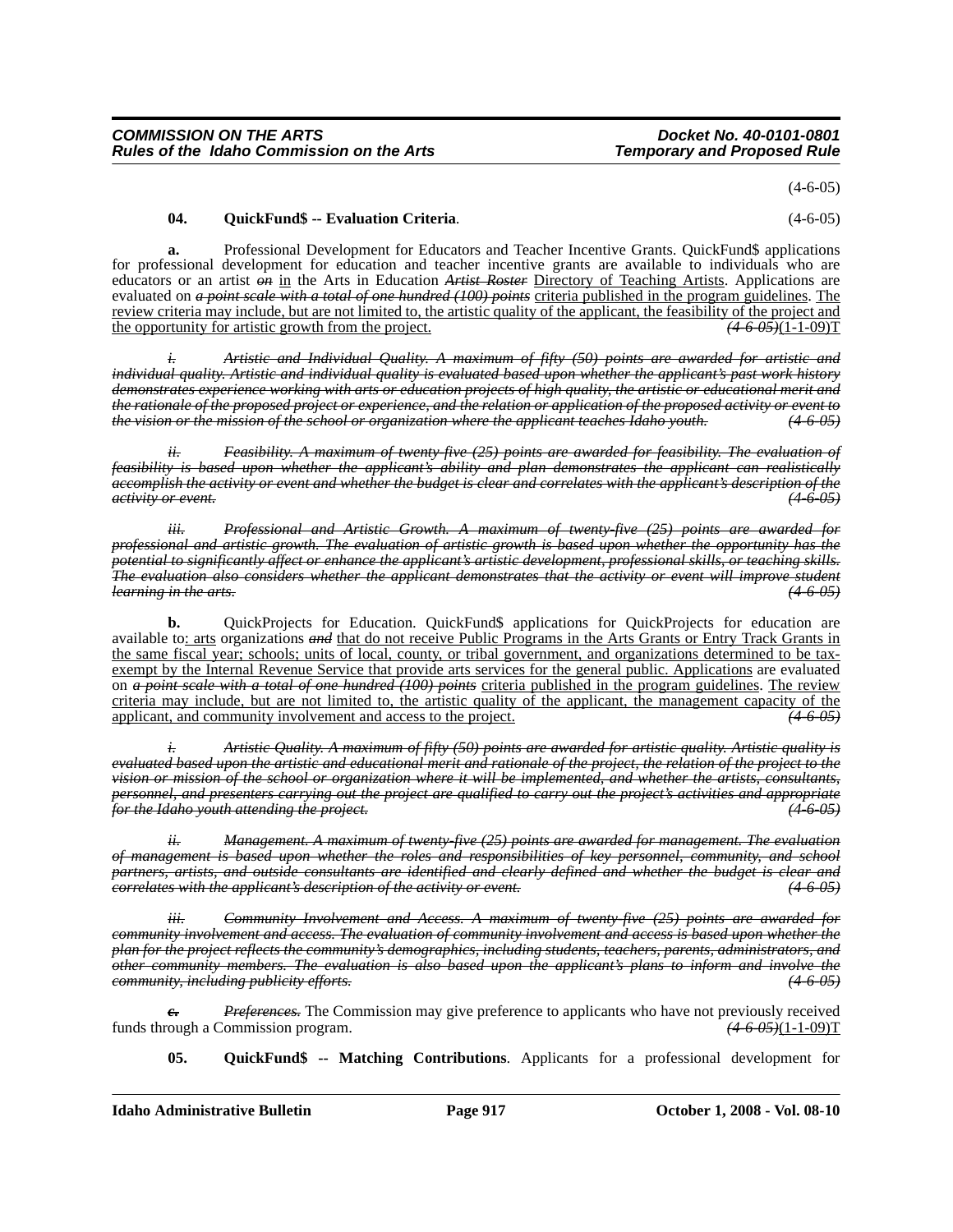educators QuickFund\$ grant must provide matching contributions equaling the requested funds. Applicants for a teacher incentive QuickFund\$ grant must provide matching contributions equaling one-third (1/3) of the requested funds. Applicants for a QuickProjects for education grant must provide matching contributions equaling the requested funds. College and university applicants shall not use in-kind contributions as matching funds. (4-6-05)

#### **06. QuickFund\$ -- Application Requirements**. (4-6-05)

**a.** Professional Development for Educators and Teacher Incentive Grants. Applicants for professional development for educators or a teacher incentive QuickFund\$ grant shall submit an application form, a resume, work samples appropriate to the applicant, and supporting materials such as letters of acceptance, brochures, articles, or workshop information. (4-6-05)

**b.** QuickProjects for Education. Applicants for a QuickProjects for education grant shall submit an application form; resumes of key consultants, artists, or personnel; work samples reflecting prior projects or activities as applicable to the project or activity that is the subject of the application; and, no more than five (5) documents supporting the application such as brochures, letters from community partners, or work samples of participating artists. Applicants eligible to use in-kind contributions must also submit a list of in-kind contributions used as matching contributions. All applicants are encouraged to submit a list of in-kind contributions to the project. (4-6-05)

**07. QuickFund\$ -- Application Deadlines**. QuickFund\$ applications for arts education must be postmarked or hand delivered to the Commission on or before the *first* second Monday of March, June, September, or<br>Pecember,  $(4.6.05)(1-1-0.09)$  $\left(4 - 6 - 0.5\right)$ (1-1-09)**T** 

#### **503.** *ARTSPOWERED LEARNING* **ARTS EDUCATION PROJECT GRANTS.**

*ArtsPowered Learning* Arts Education Project Grants support teaching and learning opportunities for children and youth, Pre-K through grade twelve (12) *by supporting artist in residence projects exceeding ten (10) days in length, school touring of performances or arts exhibitions, the development and implementation of programs and activities to improve teacher practice and student learning in and through the arts, and professional consultancies to assist in the alignment between educational goals of schools and the needs of educators with community-based arts resources*. Applicants may apply for support for a specific project or program designed to: increase access to arts education for students; foster professional development for artists and educators; increase participation of community members in education; or address specific needs of youth through the arts. In-school projects must support the Idaho Humanities Achievement Standards published by the State Board of Education. In-school projects should enhance teacher practice and student learning in and through the arts, and strengthen long-term community partnerships and collaborations to affect systemic change in schools. Arts Education Project Grants also support out-of-school arts education activities for young people. This support is characterized by collaborations between arts organizations and other community organizations, especially social service agencies that nurture the development and creativity of youth. *(4-6-05)*(1-1-09)T

**01.** *ArtsPowered Learning* **Arts Education Project Grants -- Evaluation Criteria**. *ArtsPowered Learning* Arts Education Project grant applications are evaluated on *a point scale with a total of one hundred (100) points* criteria published in the program guidelines. The review criteria may include, but are not limited to, the artistic and educational merit of the program or activity, project planning, the management capacity of the applicant, and community involvement and access to the project. (4.6.05)(1-1-09) community involvement and access to the project.

*a. Artistic and Educational Quality. A maximum of thirty (30) points are awarded for artistic and educational quality. The evaluation of artistic and educational quality is based upon whether the program or activity is aligned with the Interdisciplinary Humanities achievement standards of the Idaho State Board of Education and reflect the needs of the students; whether the goals and objectives of the program or activity identify specific concepts, processes, and skills that students will master as a result of their participation; whether the artists, consultants, personnel, and presenters are highly qualified to carry out the activities or program and are appropriate for the students; whether the program addresses the applicant's long-term educational goals; and whether the supporting materials, such as handouts, study guides, and compact disks, are of high quality, support the goals of the program or activity, and are appropriate for the students.* 

*b. Planning, Implementation, and Evaluation. A maximum of thirty (30) points are awarded for planning, implementation, and evaluation. The evaluation of planning, implementation, and evaluation is based upon*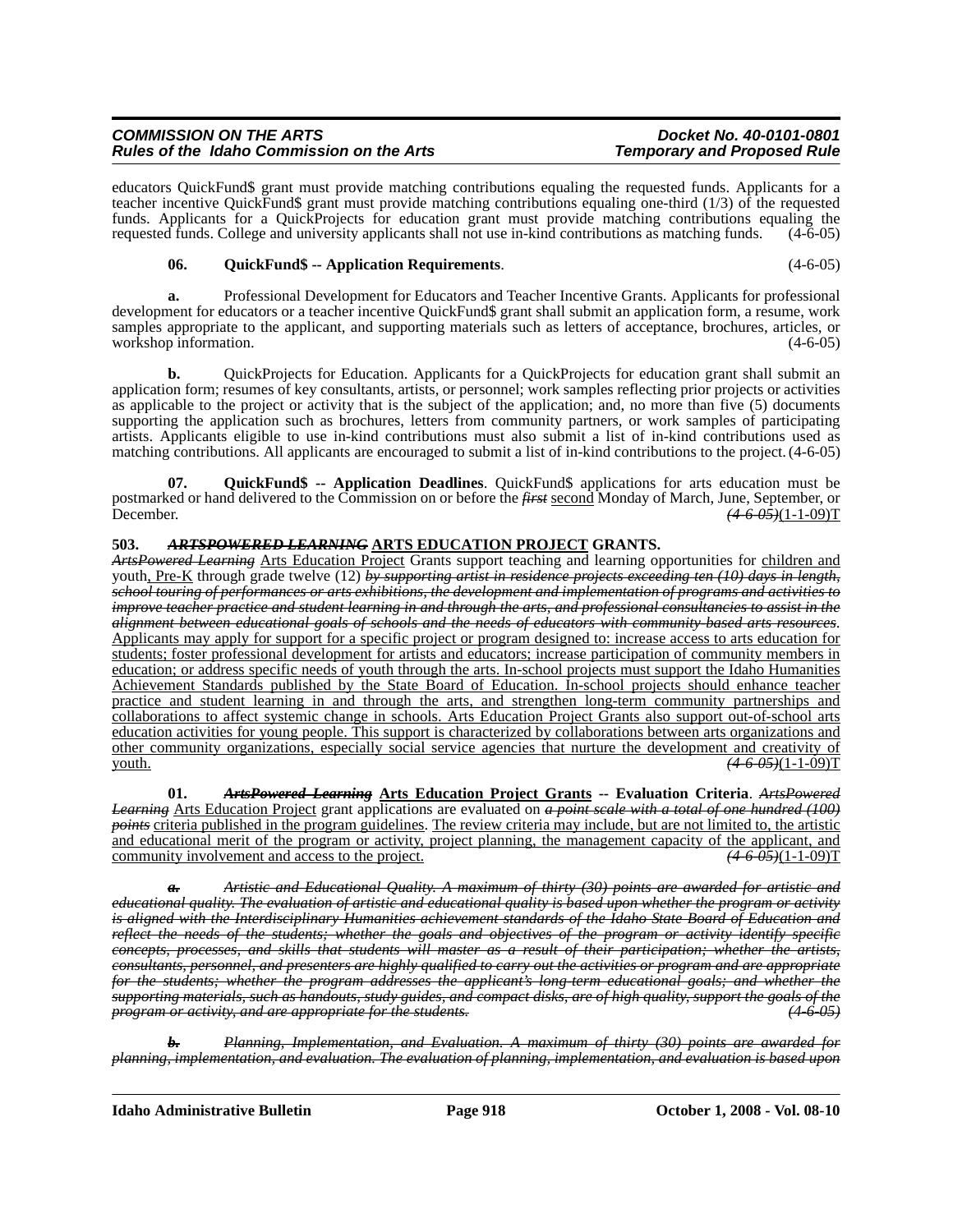*whether the outcomes of the program or activity are clearly defined and based upon the needs of the students; whether the activity or program is appropriate to achieve the desired outcomes; whether the students are involved in the planning, implementation, and evaluation of the activity or program; whether the evaluation methods are aligned with the curricula; whether the evaluation methods measure short-term and long-term results of the program or activity; whether the evaluation findings are incorporated into ongoing planning for the applicant; whether the applicant has used past evaluations to refine its programs or activities; whether the applicant supports the evaluation with adequate documentation; and whether the applicant disseminates the evaluation results to appropriate parties. (4-6-05)*

*c. Management. A maximum of twenty (20) points are awarded for management. The evaluation of management is based upon whether the applicant has submitted a clear, complete, and appropriate budget; whether there is a broad base of support for the application from public and private sources; and whether the roles and responsibilities of key personnel, community, and school partners, artists, and outside consultants are identified and clearly defined. (4-6-05)*

*d. Access and Community Involvement. A maximum of twenty (20) points are awarded for access and community involvement. The evaluation of access and community involvement is based upon whether the applicant has shown that it engaged in planning that included a broad based committee reflective of community demographics including students, teachers, parents, administrators, and community members; whether the program or activity includes plans for publicity efforts to inform and involve the community; and whether the applicant has shown efforts to identify and include underserved populations in the program or activity. (4-6-05)*

**02.** *ArtsPowered Learning* **Arts Education Project Grants -- Matching Contributions**. Applicants must provide cash or in-kind matching contributions equaling one-half (1/2) of the *requested funds* grant. *In-kind*<br> *contributions shall not exceed one-half (1/2) of the required matching contributions.* (4-6-05)(1-1-09 *contributions shall not exceed one-half (1/2) of the required matching contributions.* 

**03.** *ArtsPowered Learning* **Arts Education Project Grants -- Application Requirements**. Applicants for *ArtsPowered Learning* Arts Education Project grants shall submit an application; *a list of the project or activity's key personnel; a list of planning or advisory committee members that includes the individual's role, professional expertise, and affiliation;* resumes of key *consultants, artists, or* personnel; *three (3) to six (6) letters of support from executive directors of organizations, school principals, planning or advisory committee members, or other appropriate supports that demonstrate an understanding of and commitment to the project or activity; up to five (5) pieces of* audio, visual, or published materials from the applicant or key partners*,*; curriculum guides, or examples of past student work from the applicant or key partners that will help the Commission understand the artistic and professional quality of the program or activity; and work samples *appropriate to* of artists, teaching artists, and the arts education programs of the central partners or contractors providing the services in the project. Work samples are not required for artists participating in the program *or activity that* who are *not on* in the Arts in Education *Artist Roster* Directory of Teaching Artists. If the applicant will use in-kind contributions, the applicant must also submit a list of in-kind contributions to the project. *(4-6-05)*(1-1-09)T

**04.** *ArtsPowered Learning* **Arts Education Project Grants -- Application Deadlines**. *ArtsPowered Learning* Arts Education Project grant applications must be postmarked or hand delivered to the Commission on or before the *first Friday in March* last business day in January. *(4-6-05)*(1-1-09)T

#### *504. CREATIVE ALTERNATIVES FOR YOUTH.*

*The Creative Alternatives for Youth program supports out-of-school opportunities for young people at risk of not making a successful transition from adolescence to young adulthood. The Creative Alternatives for Youth program encourages meaningful collaborations between arts organizations and other community organizations, especially social service agencies that nurture the development and expression of the creative spirit of youth. (4-6-05)*

*01. Creative Alternatives for Youth -- Evaluation Criteria. Creative Alternatives for Youth grant applications are evaluated on a point scale with a total of one hundred (100) points. (4-6-05)*

*a. Artistic and Educational Quality. A maximum of thirty (30) points are awarded for artistic and educational quality. The evaluation of artistic and educational quality is based upon whether the program or activity reflects the needs of the students; whether the goals and objectives of the program or activity identify specific concepts, processes, and skills that students will master as a result of their participation; whether the planned*